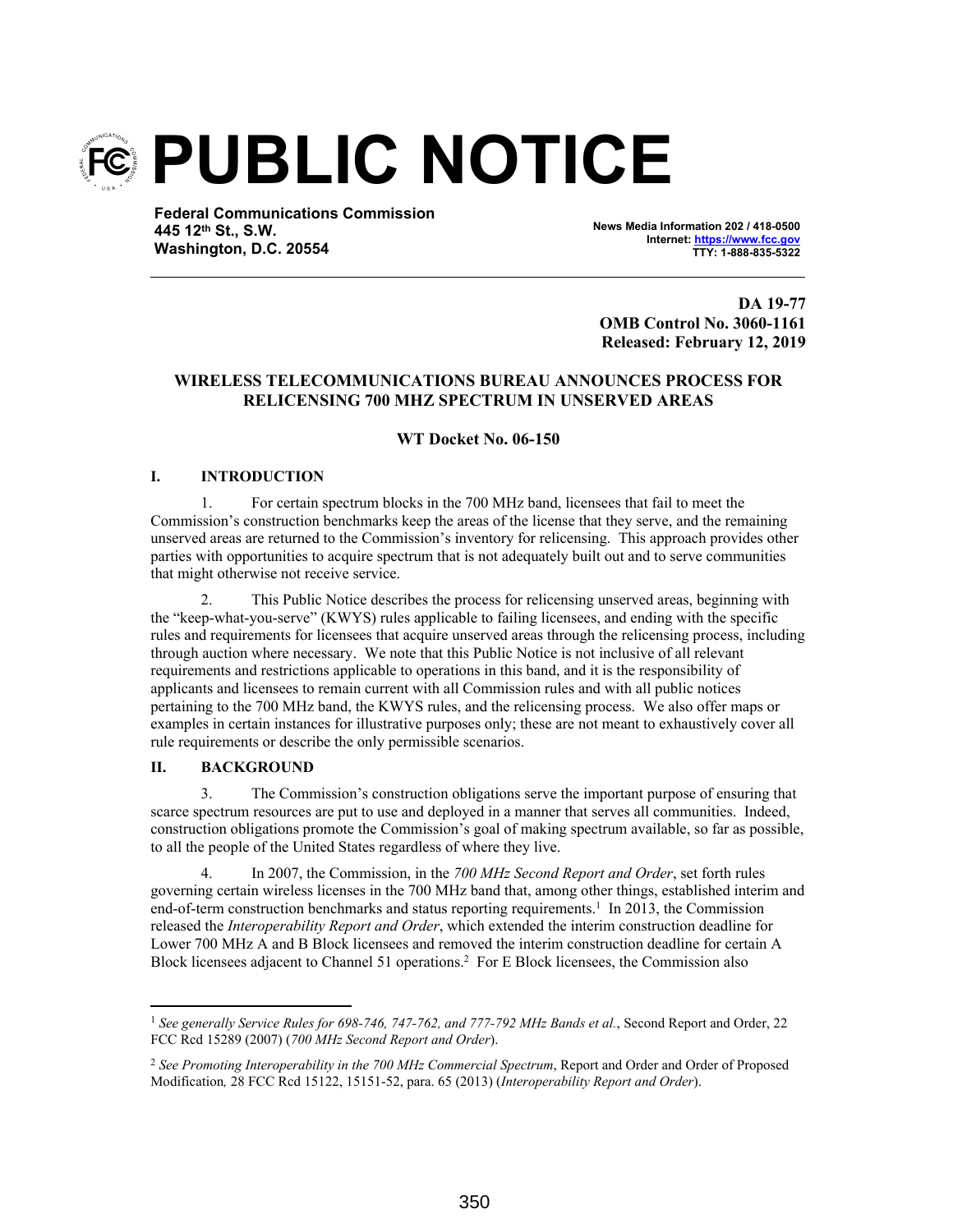extended the interim and end-of-term deadlines and permitted a showing of population coverage, rather than geographic coverage.<sup>3</sup>

5. For licensees that fail to meet the applicable interim benchmark, the rules specify that the license term will be accelerated by two years for Lower A and B Block and Upper C Block licenses, and by one year for Lower E Block licenses.<sup>4</sup> Most licensees in these blocks were auctioned in Auction 73 and have the respective construction requirements and deadlines listed below.

6. *Lower A and B Block.* To satisfy the interim construction requirement, Lower 700 MHz A and B Block licensees must provide signal coverage and offer service to 35% of the geographic area of their licenses; to satisfy the end-of-term construction requirement, licensees must provide signal coverage and offer service to 70% of the geographic area. If a licensee does not satisfy the interim construction benchmark, its license term is reduced by two years, thereby requiring it to meet the end-of-term construction benchmark two years sooner. If a licensee does not meet its end-of-term construction benchmark, it is subject to the KWYS rules.

Interim Deadline: December 16, 2016 End-of-Term Deadline: June 13, 2019 Accelerated End-of-Term Deadline: June 13, 2017

7. *Lower E Block.* Lower 700 MHz E Block licensees have the option of meeting their interim construction benchmark by providing signal coverage and offering service to 35% of the geographic area of the license, or to at least 40% of the total population of all the licensee's E block licenses. Lower 700 MHz band E Block licensees may meet their end-of-term construction benchmark by providing signal coverage and offering service to 70% of the geographic area, or to at least 70% of the population in the license area. If a licensee fails to satisfy the interim construction benchmark, its license term is reduced by one year, thereby requiring it to meet the end-of-term construction benchmark one year sooner. If a licensee does not meet its end-of-term construction benchmark, it is subject to the KWYS rules.

Interim Deadline: March 7, 2017 End-of-Term Deadline: March 7, 2021 Accelerated End-of-Term Deadline: March 7, 2020

8. *Upper C Block.* To satisfy the interim construction requirement, Upper 700 MHz C Block licensees must provide signal coverage and offer service to 40% of the population in each Economic Area (EA) comprising the Regional Economic Area Grouping (REAG) license area; to satisfy the end-of-term construction requirement, licensees must provide signal coverage and offer service to 75% of the population in each EA comprising the REAG license area. If a licensee does not satisfy the interim construction benchmark, its license term is reduced by two years, thereby requiring it to meet the end-of-term construction benchmark two years sooner. If a licensee does not meet its end-of-term construction benchmark, it is subject to the KWYS rules.

Interim Deadline: June 13, 2013 End-of-Term Deadline: June 13, 2019 Accelerated End-of-Term Deadline: June 13, 2017

9. The Commission's rules require that licensees subject to the end-of-term deadline must file construction notifications, including coverage maps and supporting documentation, demonstrating

<sup>3</sup> *Interoperability Report and Order*, 28 FCC Rcd at 15147-49, paras. 56-59.

<sup>4</sup> 47 CFR § 27.14(g)(1), (h)(1); *Interoperability Report and Order*, 28 FCC Rcd at 15148, para. 58.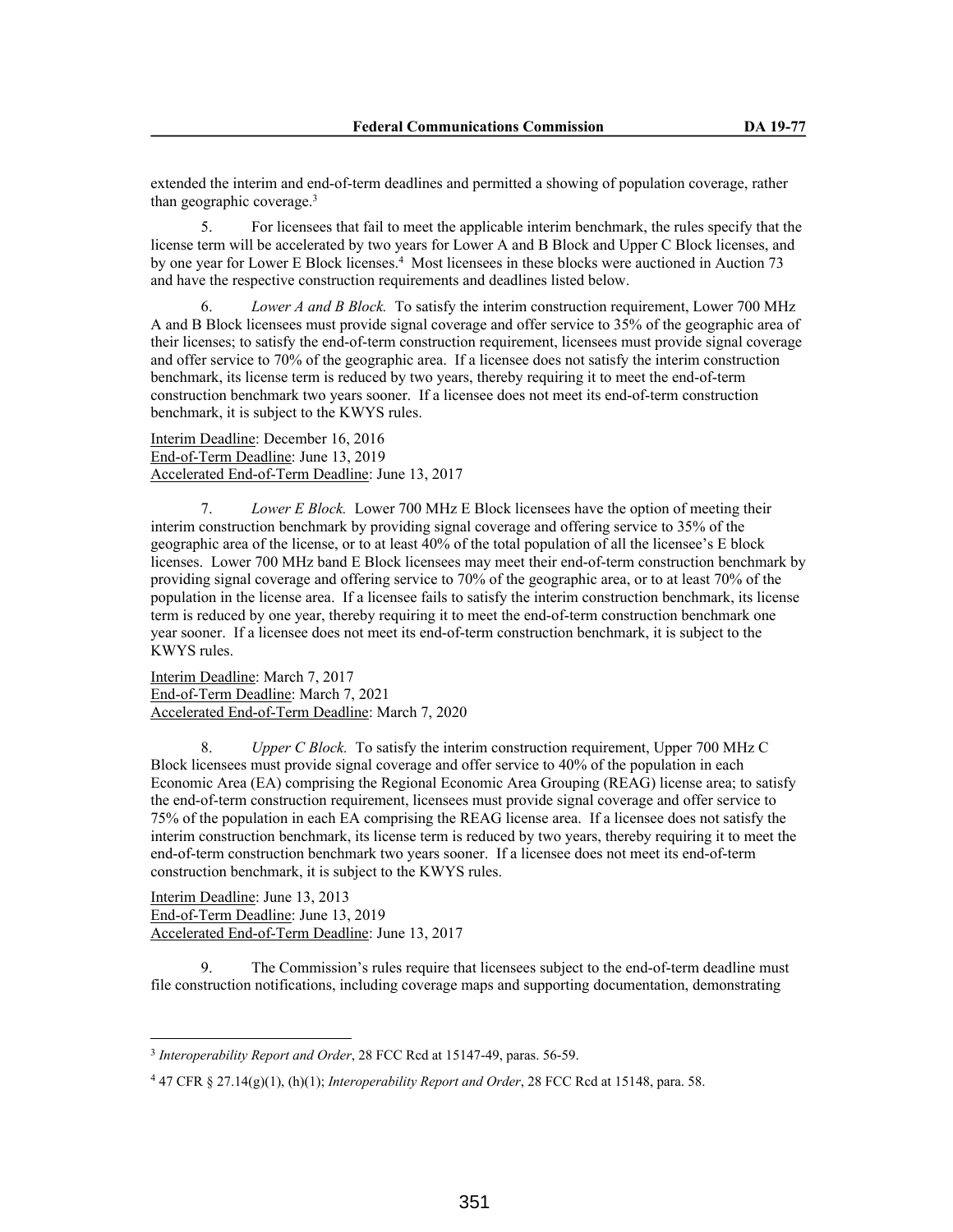that the licensee has met the end-of-term coverage requirement.<sup>5</sup> Under the KWYS rules applicable to these blocks, if a licensee fails to meet its end-of-term construction deadline, its authorization to operate will terminate automatically without Commission action for those geographic areas of its license authorization in which the licensee is not providing service on the date of the end-of-term deadline, and those areas will become available for reassignment by the Commission.<sup>6</sup> The Commission delegated authority to the Wireless Telecommunications Bureau (Bureau) to establish by public notice the process by which licenses will become available for relicensing under these rules.<sup>7</sup>

10. On August 28, 2017, the Bureau released the *700 MHz Relicensing Comment Public Notice* (*700 MHz Relicensing Comment PN,* or *Comment PN)*, which described the foregoing rules and policies set forth in the *700 MHz Second Report and Order* and other relevant Commission rules and sought comment on the Bureau's proposed approach to the remaining elements of the KWYS and relicensing process.<sup>8</sup> The Bureau sought comment on several aspects of its proposed approach: (a) the process of identifying a failing licensee's service area and the resulting unserved areas to be returned to the Commission's inventory for relicensing; (b) rules and procedures for the administration of the twophased relicensing process; and (c) the appropriate requirements and restrictions to be applied to relicensed areas. Interested parties submitted three comments and five reply comments in response to the *Comment PN*. 9

#### **III. KWYS RULES AND PROCESS**

### **A. Construction Notifications**

11. Licensees must file a construction notification with the Commission no later than 15 days after the relevant end-of-term construction deadline, regardless of whether they have met the construction requirements. Licensees that have satisfied the construction requirement must continue to comply with the specific construction notification filing requirements the Bureau has previously provided by this public notice. Licensees that fail to satisfy the construction requirement must file their construction notification according to the specifications for KWYS, which we discuss below.

12. In the *700 MHz Second Report and Order*, the Commission delegated responsibility to the Bureau for establishing the specifications for filing maps and other documents (e.g., file format and appropriate data) needed to determine a licensee's service area.<sup>10</sup> The Bureau previously outlined the specific construction notifications required by the Commission's rules in a series of public notices.<sup>11</sup> The Bureau places construction notifications on public notice and reviews each notification and any related

 $647$  CFR § 27.14(g)(2), (h)(2), (i)(2). Licensees also may be subject to enforcement action, including forfeitures. *Id.*

<sup>7</sup> *700 MHz Second Report and Order,* 22 FCC Rcd at 15353, para. 171; 47 CFR § 27.14(j)(1).

<sup>8</sup> *See generally Wireless Telecommunications Bureau Seeks Comment on Process for Relicensing 700 MHz Spectrum Unserved Areas*, DA 17-810, Public Notice, 2017 WL 3725816 (WTB, rel. Aug. 28, 2017) (*700 MHz Relicensing Comment PN*); *see also generally 700 MHz Second Report and Order*.

<sup>9</sup> *See* CTIA Comments; Rural Wireless Association, Inc. Comments (RWA Comments); T-Mobile USA, Inc. Comments (T-Mobile Comments); AT&T Reply; RWA Reply, Competitive Carrier Association Reply (CCA Reply); Navajo Nation Telecommunications Regulatory Commission Reply (NNTRC Reply); DISH Network Corporation Reply (DISH Reply).

<sup>10</sup> *700 MHz Second Report and Order*, 22 FCC Rcd at 15352, para. 166.

<sup>&</sup>lt;sup>5</sup> As discussed above, the coverage requirements vary by spectrum block.

<sup>11</sup> *See Wireless Telecommunications Bureau Establishes Electronic Map Format for Covered 700 MHz Band Licensee Construction Notifications*, Public Notice, 30 FCC Rcd 11407 (WTB 2015); *700 MHz Construction and Reporting Requirements and Related Deadlines*, Public Notice, 31 FCC Rcd 5297 (WTB 2016) (clarifying and updating certain filing requirements).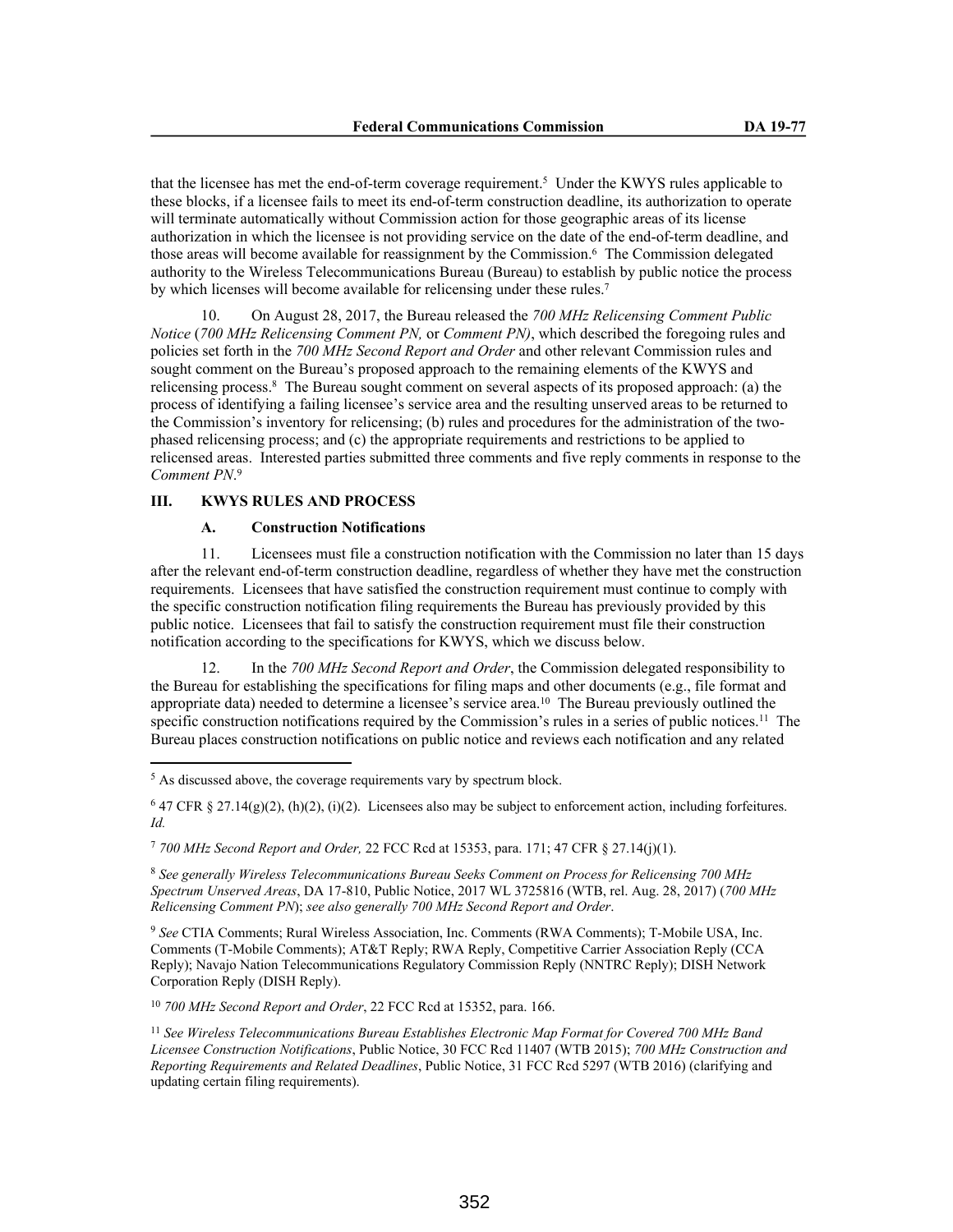comments before making a determination regarding the notification. Interested parties are permitted to file comments, which must be filed no later than 30 days after the public notice release date.

After examining the construction notifications and public comments, the Bureau will determine whether each licensee has made a sufficient showing to satisfy the end-of-term construction benchmark and retain its entire license. The Bureau may return the filing and ask the licensee to amend the notification with additional or different information as it deems necessary, e.g., description of service, description of technology, or link budgets. Alternatively, if a licensee files a notification admitting failure, but does not conform to the specifications required for the KWYS process, the Bureau will return the filing and ask the licensee to amend it with the requirements described herein. If a licensee files a request for an extension of time or a waiver of the construction deadline and the Bureau denies the request, the Bureau will instruct the licensee to file a construction notification, either demonstrating compliance with the construction benchmark as of the end-of-term construction deadline or admitting failure. Licensees that fail to meet the end-of-term construction benchmark—whether they admit failure or are deemed by the Bureau to have failed following review of the construction notification—are subject to the KWYS rules and must file their construction notification according to the specifications for KWYS described below.

### **B. Automatic Termination**

14. We implement the Commission's long-standing auto-termination process here, in combination with the additional filing procedures established below to address the failure of a licensee to make required filings. If a licensee does not file either a request for extension of time before the construction deadline or the required construction notification within 15 days after the construction deadline (as required by Section 1.946 of the Commission's rules), we presume that the license has not been constructed or the coverage requirement has not been met. As a result, the Bureau places such licenses in "Termination Pending" status and lists the license on the Weekly Termination Pending Public Notice.<sup>12</sup> The Bureau also notifies the licensee by letter that, if it has met its construction requirement, it has 30 days from the date of that public notice to file a petition for reconsideration showing that it timely met the construction deadline.<sup>13</sup> If the licensee does not file a petition for reconsideration within the 30 day reconsideration period showing timely construction, the Bureau updates its licensing records in the Commission's Universal Licensing System (ULS) to show the license as "Terminated," effective as of the construction deadline.<sup>14</sup> The license is also listed on a weekly public notice reflecting its status as changed to Terminated. This process will be applied to 700 MHz KWYS licenses. As applied to such licenses, failure to file either the required construction notification or a timely petition for reconsideration will result in automatic termination of the entire license, regardless of whether a licensee provides service in its license area such that it might otherwise retain that portion of the license under the KWYS rules. We anticipate that this approach will ensure time to confirm that areas are only classified as unserved where the licensee is actually failing to provide service required by the Commission's rules, while avoiding unnecessary delays to the relicensing process.

<sup>12</sup> *Biennial Regulatory Review – Amendment of Parts 0, 1, 13, 22, 24, 26, 27, 80, 87, 90, 95, 97, and 101 of the Commission's Rules to Facilitate the Development and Use of the Universal Licensing System in the Wireless Telecommunications Services, et al.,* Report and Order, 13 FCC Rcd 21027, 21074-77, paras. 102-08 (1999). *See also Wireless Telecommunications Bureau Announces Deployment of "Auto-Term," the Automated Feature in its Universal Licensing System that Identifies Unconstructed Stations Resulting in Automatic Termination of Licenses*, Public Notice, 21 FCC Rcd 163 (WTB 2006) (*Auto-Term PN*).

<sup>13</sup> *Auto-Term PN*, 21 FCC Rcd at 164; *see* 47 CFR §§ 1.106, 1.115.

<sup>14</sup> *Id*.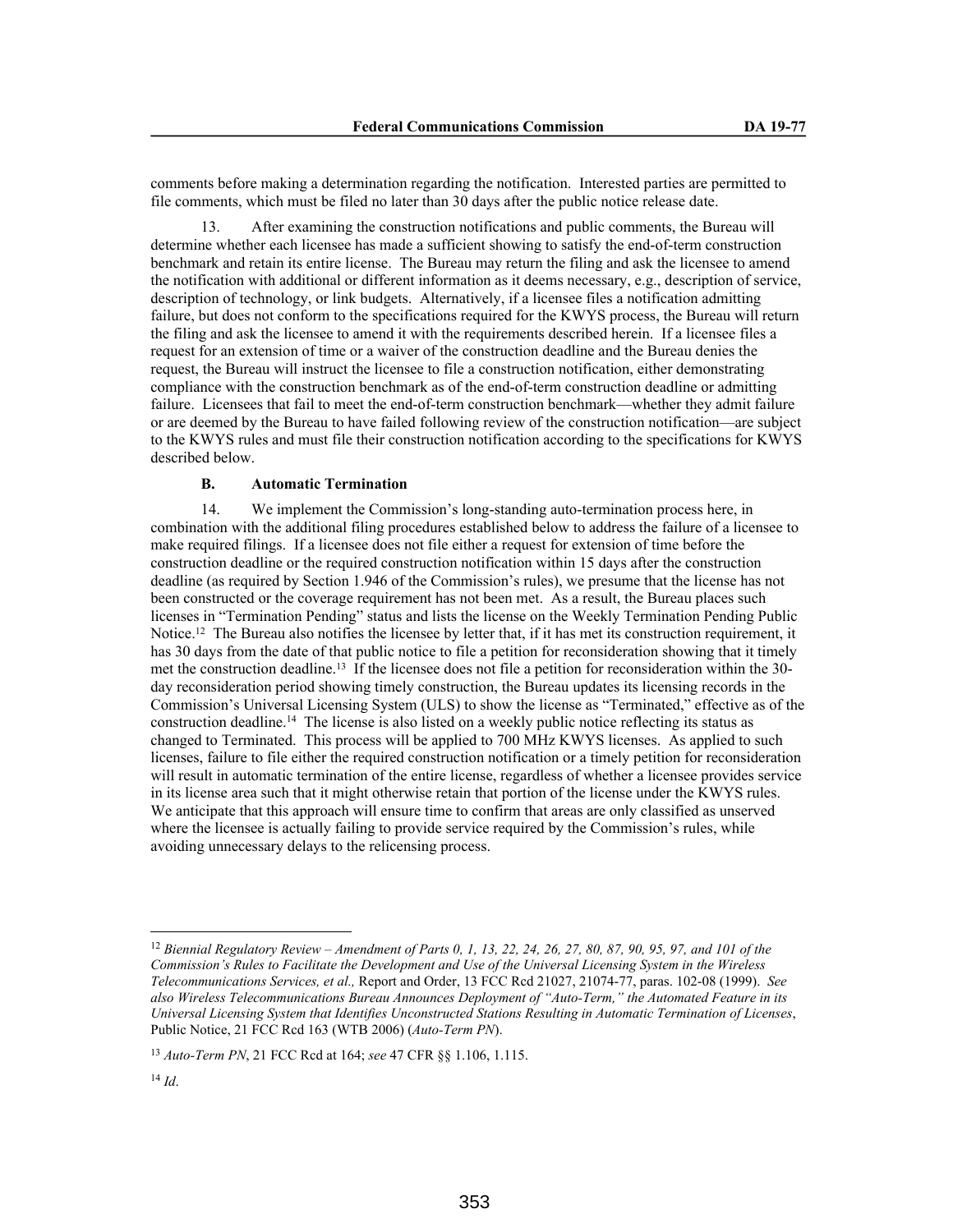15. In contrast, T-Mobile asked the Bureau to find that if licensees fail to file the required construction notifications, the entire license will terminate and become available for relicensing.15 T-Mobile also asks the Bureau to require licensees that seek to challenge the Bureau's evaluation of their performance demonstration to submit a map identifying the unserved areas pursuant to the Bureau's evaluation, and it suggests that a licensee's failure to do so should result in termination of the license.<sup>16</sup> T-Mobile argues that, without these requirements, licensees could thwart the relicensing process, "which is dependent on a clear understanding of the geographic boundaries for served areas."<sup>17</sup> We decline to implement T-Mobile's specific request to automatically terminate a license if the licensee fails to file the required construction notification so that the license is available for relicensing because we find that the Commission's long-standing auto-termination process, in combination with the additional filing procedures established in this public notice, will adequately address the failure of a licensee to make required filings.<sup>18</sup> We agree that the prompt commencement of the relicensing process depends on having licensees that fail to satisfy their construction requirements make the required KWYS filings, as it is these filings that will enable the Bureau to identify the unserved areas available for relicensing.

# **C. Required KWYS Filing**

16. In the *700 MHz Relicensing Comment PN*, we noted that licensees that fail to meet the construction requirement—whether they admit failure or are found by the Bureau to have failed following review of the construction notification—are subject to the KWYS rules. Accordingly, they will be required to file an electronic coverage map that demarcates the geographic portion of the licensed area that the licensee will retain and the geographic area that will be returned to the Commission for reassignment.<sup>19</sup> Licensees admitting failure must file their construction notification at the end-of-term construction deadline according to the specifications for KWYS described below. If a licensee claims to have met the construction benchmark, but the Bureau deems the licensee to have failed after review of the construction notification, the licensee will be asked to amend its initial construction notification filing to comply with the KWYS specifications.

# **1. Service Area**

17. In the *700 MHz Relicensing Comment PN*, we proposed a process whereby licensees would demonstrate the "served" areas of their license by submitting a shapefile showing a smooth enclosed 40 dB<sub>u</sub>V/m field strength contour<sup>20</sup> of existing facilities by the end-of-term deadline.<sup>21</sup> The portion of the license market covered by the smooth contour would be deemed "served" for purposes of the KWYS rule and become the reduced licensed area that the licensee "keeps."<sup>22</sup> Noting the requirement that licensees not exceed 40 dBµV/m field strength at the license boundary, as well as our observations of existing services in the 700 MHz band, we anticipated the 40  $dB\mu V/m$  field strength smooth contour

<sup>15</sup> T-Mobile Comments at 6; *see also* RWA Reply at 3.

<sup>16</sup> *Id.*; *see infra* para. 16.

<sup>&</sup>lt;sup>17</sup> T-Mobile Comments at 6.

<sup>18</sup> *See* RWA Reply at 3 (suggesting that an immediate loss of license for failing to submit a construction notification not be automatic).

<sup>19</sup> *700 MHz Relicensing Comment PN* at 3, paras. 5-6. *See also 700 MHz Second Report and Order*, 22 FCC Rcd at 15352, para. 166; 47 CFR § 27.14(g)(2), (h)(2), (i)(2).

 $20$  A smooth contour is a closed, non-overlapping polygon. Here, the smooth contour would be a closed, nonoverlapping polygon reflecting the signal area at 40 dBµV/m field strength.

<sup>21</sup> *700 MHz Relicensing Comment PN* at 4, para. 7.

<sup>22</sup> *Id.*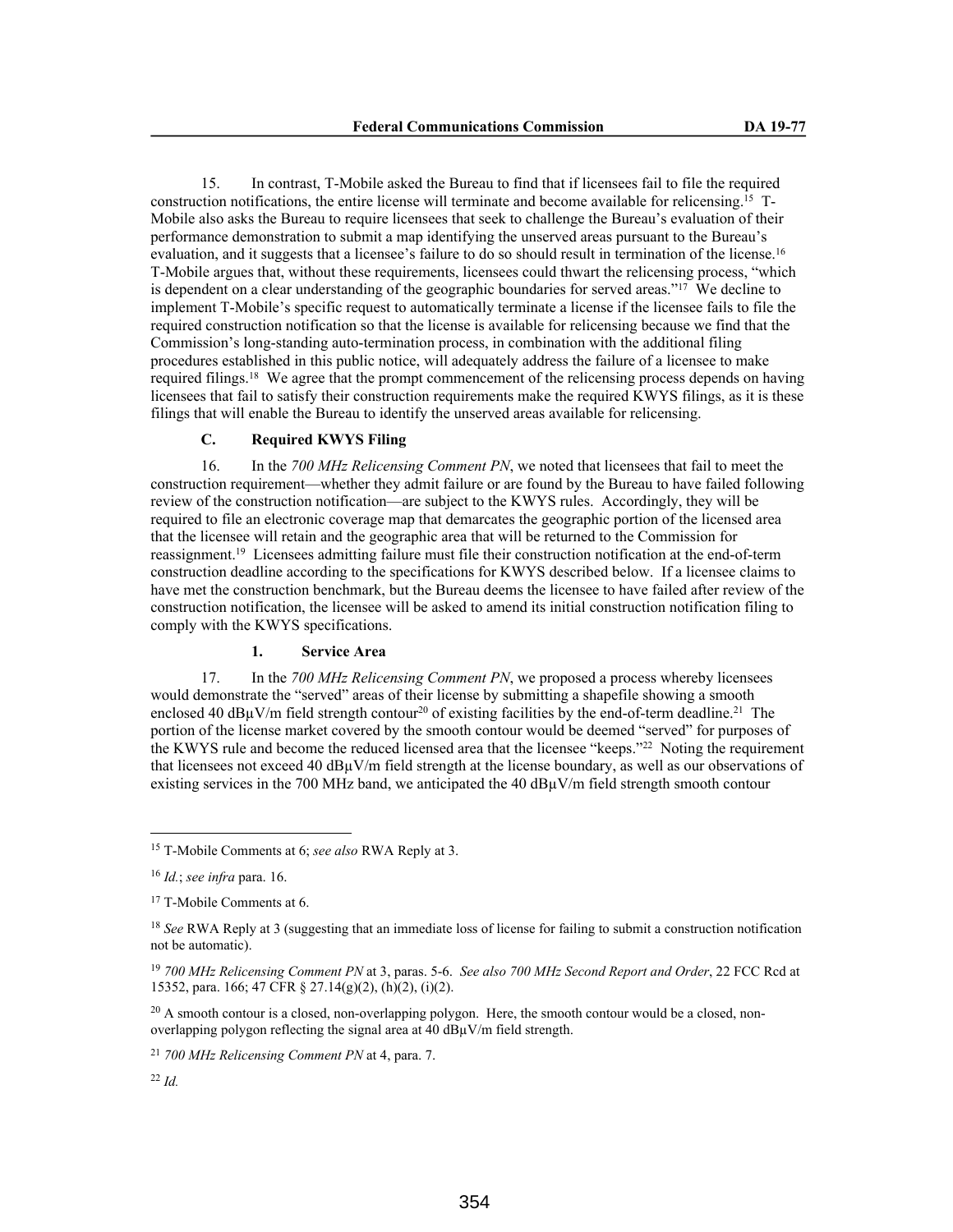would be the most suitable means of determining licensees' service areas.<sup>23</sup> However, because some licensees might provide service at lower field strength such that the 40 dBµV/m smooth contour would result in a reduced licensed area that might be substantially smaller than the licensee's actual service area, we proposed an alternative option for licensees. Under the alternative option, if the 40  $\frac{d}{d}$ W/m smooth contour would result in a reduced licensed area that is at least 25% smaller than the licensee's actual service area, the licensee could demonstrate the service area using a lower dB $\mu$ V/m field strength smooth contour.<sup>24</sup>

18. In response to our proposal, CTIA argues that the 40  $dB\mu V/m$  field strength smooth contour will not accurately represent coverage provided by 700 MHz licensees, will penalize licensees providing service at lower field strengths, and will create unnecessarily duplicative coverage filings.<sup>25</sup> Instead, CTIA suggests that we allow licensees to "provide a coverage showing that is based on realworld service to the public and not be bound to a particular metric or technology in doing so."<sup>26</sup> Three commenters expressed general support of CTIA's position.<sup>27</sup>

19. Because allowing licensees to tailor their demonstrations to the services they provide more accurately represents their service areas, we agree with CTIA and other commenters' suggested modification of our proposal. Accordingly, licensees will be required to identify their service area based on the methodology the licensee deems to best represent the areas of coverage in which it provides service.<sup>28</sup> Licensees must file service area demonstrations that reflect the signal level that the licensee has previously represented as service to its customers (e.g., in advertised coverage materials) and the Bureau (e.g., in construction notifications), and licensees should be prepared to defend the methodology used. We also remind licensees that the service area demonstration will ultimately establish the licensees' revised license boundary; at the boundary, licensees will be required to comply with the 40 dBµV/m field strength limit for 700 MHz licensees set forth in the Commission's rules. Geographic areas to be made available for relicensing must include a contiguous area of at least 50 square miles, and areas smaller than that will be retained by the licensee.<sup>29</sup> Licensees should include and identify such areas in the maps representing their service area. As with all other 700 MHz construction notifications, licensees are required to submit shapefiles, PDF maps, and technical narratives supporting their coverage demonstrations. As demonstrated in Figure 1 below, a licensee's shapefile map reflecting their service

<sup>23</sup> *Id.*

<sup>24</sup> *Id.*

<sup>26</sup> *Id.* at 6.

 $29$  47 CFR § 27.14(g)(3), (h)(3), (i)(3).

<sup>25</sup> CTIA Comments at 2-5.

<sup>27</sup> *See* AT&T Reply at 1-2; DISH Reply at 3; CCA Reply at 4. None of the commenting parties opposed CTIA's position.

<sup>&</sup>lt;sup>28</sup> Smooth contour methodology is permissible but not required. We would observe, however, that if a licensee's coverage demonstration contains a large number of non-contiguous, small areas (*e.g.*, the scattering of green dots in Figure 1), the revised license will have a large number of license boundaries—one around each non-contiguous area. At each of these boundaries, the licensee must observe the  $40 \text{ dB}_{\mu}V/m$  field strength limit. Given that compliance with the field strength limit along a large number of these non-contiguous boundaries may be difficult to achieve, such licensees may want to opt for a smooth contour methodology, or other methodology that minimizes non-contiguous boundaries yet accurately depicts areas of coverage in which they provide service.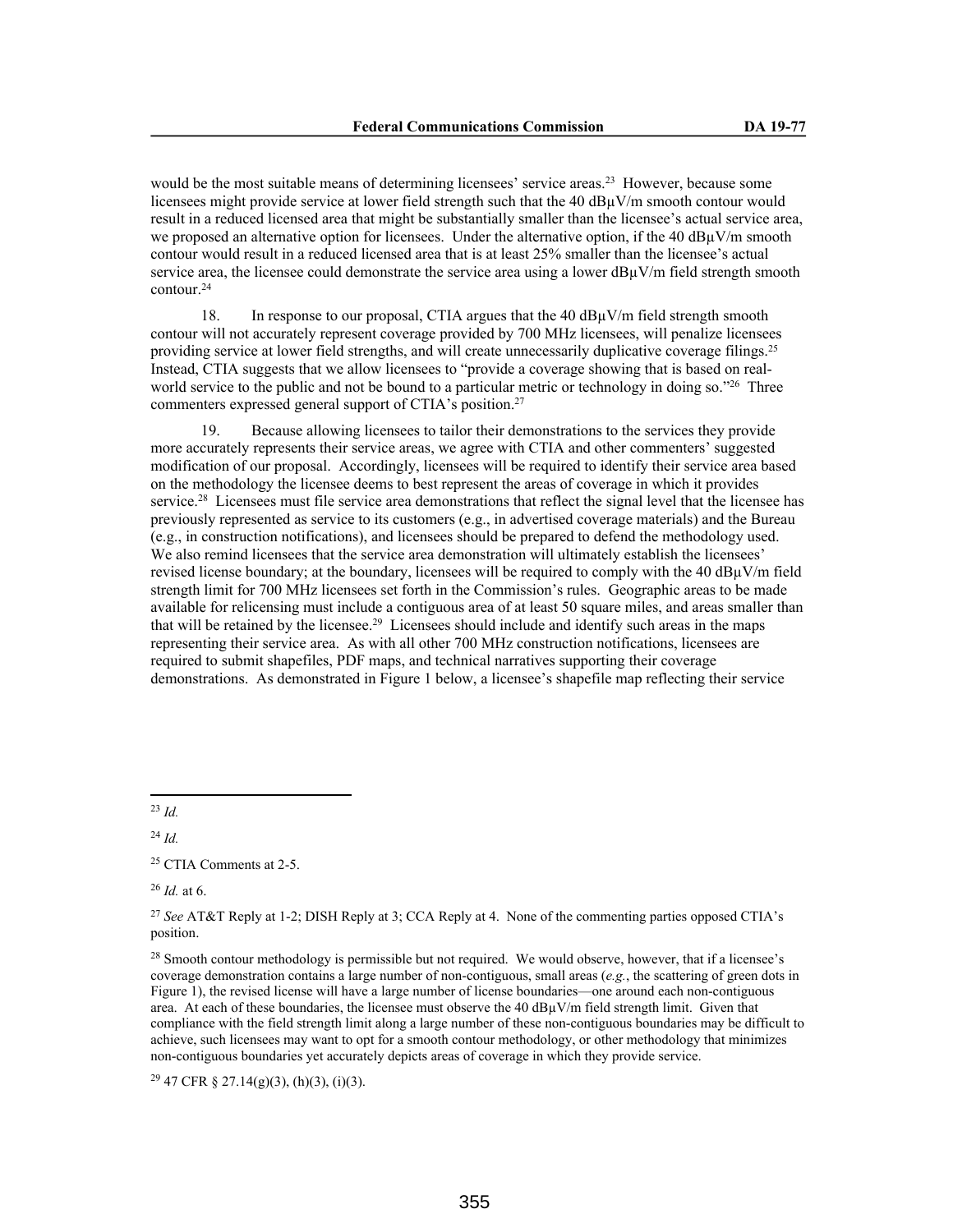area must clearly reflect the market boundary and the areas served, and identify (using a different color) the unserved areas less than 50 square miles that the licensee is retaining.<sup>30</sup>



**Figure 1: Service Area Demonstration**

20. T-Mobile asks the Bureau to consider a "county-based approach," under which licensees that serve over 50% of the geography of a county would retain the entire county; licensees that cover 50% or less of a county, in contrast, would have their license area reduced so as to no longer include that county.<sup>31</sup> T-Mobile argues that this approach would make spectrum available for relicensing in a more efficient manner and that, since most license authorizations are based on county boundaries, county-based areas would conform more easily to the boundaries of licensees' other spectrum assets. It further argues that allowing licensees to define license areas would be burdensome and could lead to inaccurate results.<sup>32</sup> Three commenters opposing T-Mobile's county-based approach argue that it runs counter to the purpose of the KWYS rules, as it would require licensees serving up to 50% of a county to cease providing service in those areas,<sup>33</sup> while allowing other licensees to retain an entire county even where there were unserved areas in the county, thus leaving potentially large portions of unserved areas unavailable for relicensing.<sup>34</sup>

<sup>&</sup>lt;sup>30</sup> In Figure 1, the red line depicts the original license boundary; the green is an example of the areas where a licensee may argue it provides service; and the orange is an example of areas that a licensee claims to be less than 50 square miles (yet enclosed within area of coverage).

<sup>&</sup>lt;sup>31</sup> T-Mobile Comments at 3-4. T-Mobile also suggests that other defined geographic areas, such as census tracts, could be used in lieu of counties. *Id.* at 5.

<sup>32</sup> *Id.* at 4.

<sup>33</sup> AT&T Reply at 2; DISH Reply at 4; RWA Reply at 2-3.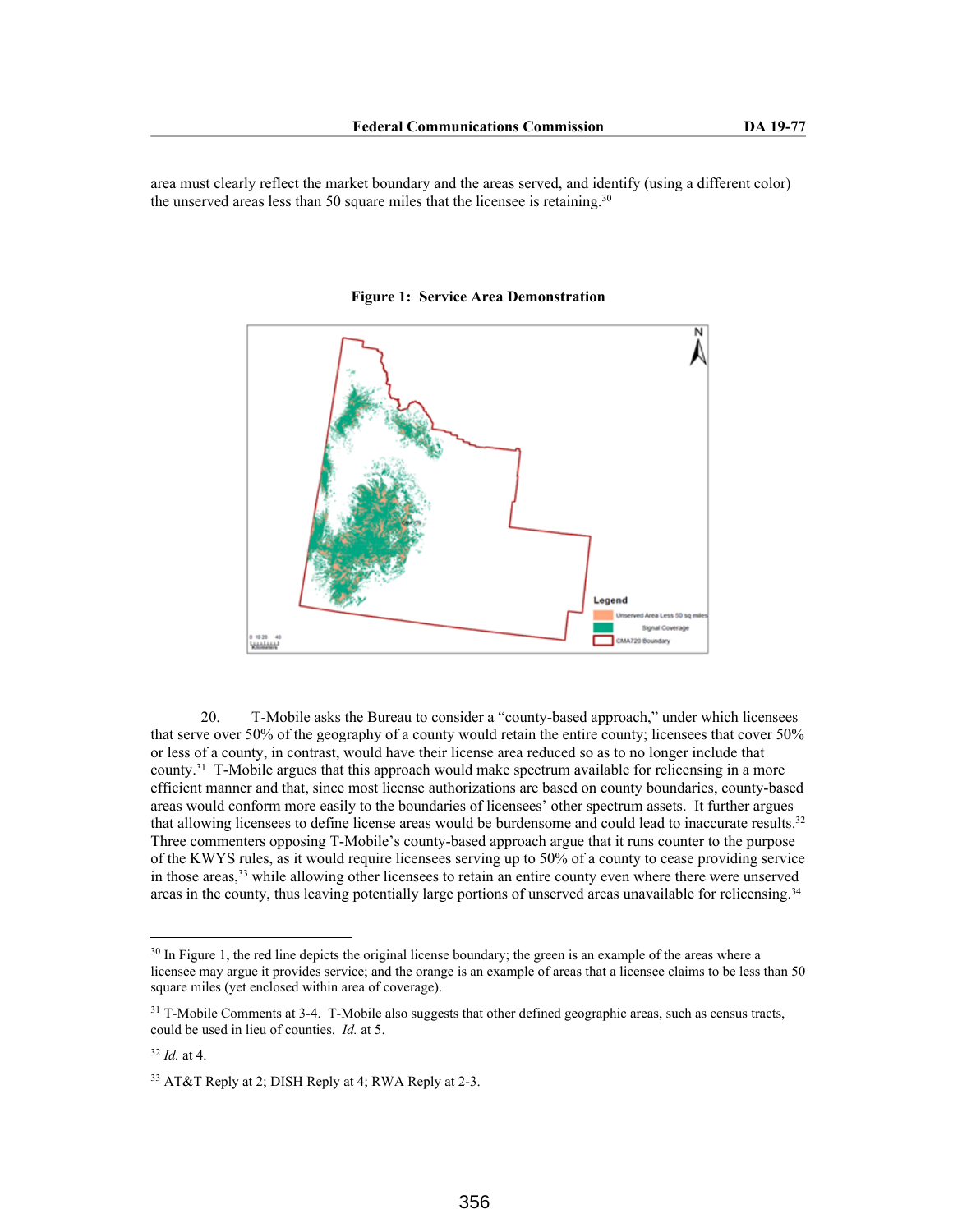21. We reject T-Mobile's county-based approach. Implementing this approach would require a rule change, which is beyond the scope of the authority delegated to the Bureau in the *700 MHz Second Report and Order*. It also would be contrary to the underlying purpose of the KWYS rules. In other words, rather than fulfilling the purpose of the rules to allow failing licensees to keep the areas that they serve and make any unserved areas available for relicensing, a county-based determination of coverage would terminate the authorizations of certain licensees in areas where they actually are providing service, while allowing other licensees to retain up to half a county of unserved area.

#### **2. Bureau Review**

22. As noted above, we will allow licensees to demonstrate coverage based on their actual service in each geographic license area. A licensee must submit a coverage showing that reflects its actual service to the public, based on the methodology it deems to best represent the areas in which the public receives its actual service.

23. As we also stated above, demonstrations of service area should reflect the signal level that the licensee has previously represented as service to its customers (e.g., in advertised coverage materials) and the Bureau (e.g., in construction notifications), and licensees should be prepared to defend the methodology used. We caution licensees that the Bureau will look critically at demonstrations that deviate from the metrics used in the licensee's interim construction notification or represented to its customers, especially showings that materially reduce the signal level at the boundary such that the demonstration might artificially inflate the licensee's service area.

24. While we recognize that license boundaries will not be uniform (*see* Figure 1),<sup>35</sup> we warn licensees against including areas where no real service is provided that are merely figments of topography (e.g., areas of high elevation distanced from and not part of areas where actual service is provided). Even though the reduced license boundaries will be non-uniform, applicants participating in the relicensing process can apply for adjacent unserved areas and take advantage of the flexibility in our power and secondary markets rules to coordinate and cooperate with neighboring licensees.

25. We again remind licensees that have not met their construction and service requirements that the service area demonstration, if approved, ultimately will establish the licensees' new license boundary. At the boundary, licensees will be required to comply with the 40 dBµV/m field strength limit for 700 MHz licensees set forth in the Commission's rules.<sup>36</sup> Licensees must file demonstrations of service area using map and file formats similar to those required for construction notifications.

26. For these licensees, following the 30-day public notice period and after review of each KWYS filing and any related comments, if the Bureau agrees with the licensee's depiction of areas to be retained, it will accept the licensee's construction notification. The Bureau will also update ULS using the licensee's service area demonstration to reflect the reduced license area. The remaining portion of the original license market will be deemed unserved area and will return to the Commission's inventory for relicensing.

27. We note that the Bureau will have the opportunity to assess the success of this approach when it is implemented for the first group of licenses subject to KWYS. We will monitor the results of the finalized process described above and will consider adjusting our methodology for future iterations of KWYS should the current approach prove to be cumbersome, inefficient, or ineffective.

(Continued from previous page)

<sup>36</sup> 47 CFR § 27.55(a)(2).

<sup>&</sup>lt;sup>34</sup> RWA Reply at 1-2.

<sup>&</sup>lt;sup>35</sup> The maps and service area demonstrations presented in the Figures of this Public Notice are for illustrative purposes only. Any such maps or demonstrations contained in a given application must accurately reflect the unique characteristics of each applicant's specific demonstration or request.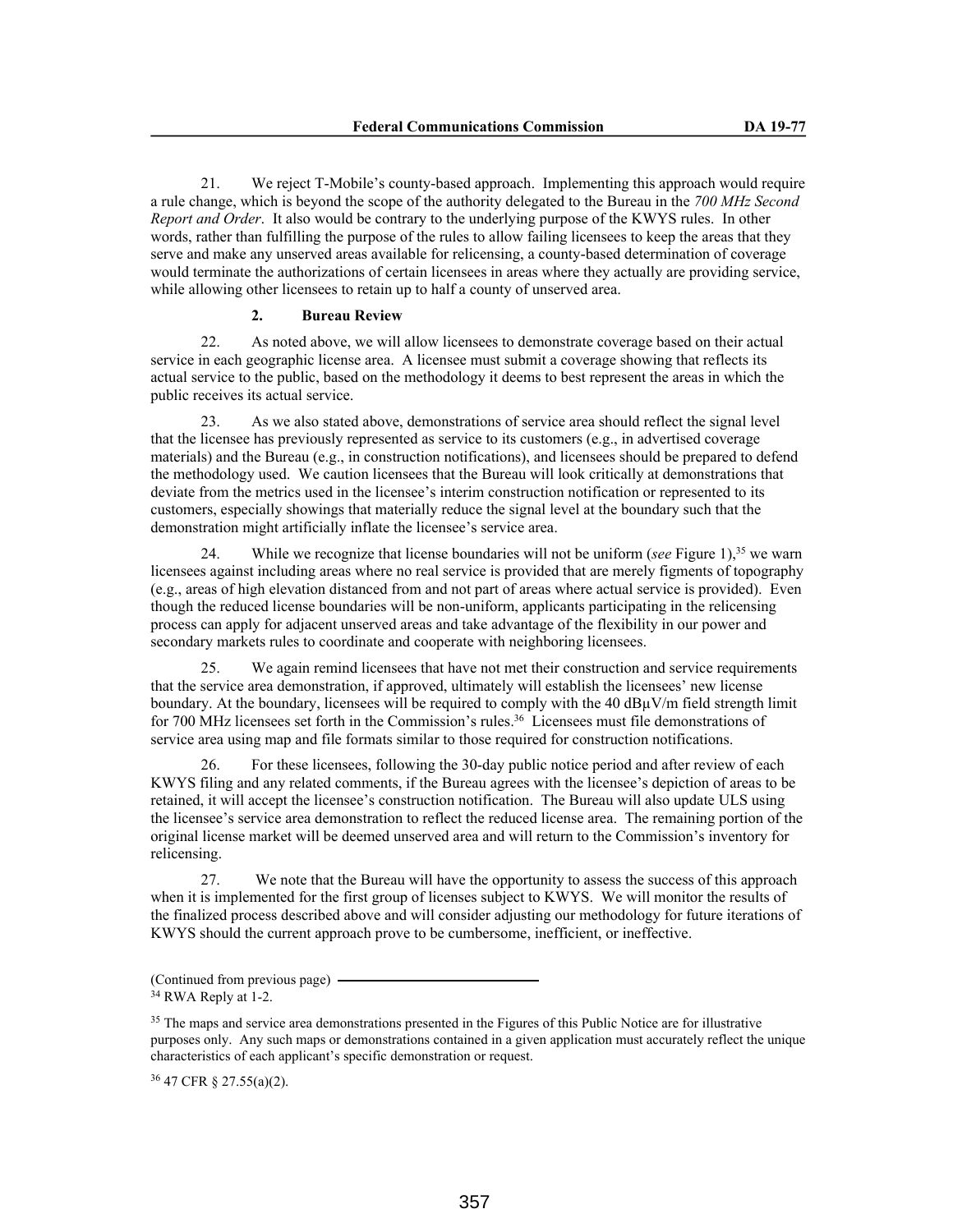### **D. Identifying Unserved Areas**

28. Information about the available unserved areas will be publicly available. The Bureau will use the shapefiles submitted by failing licensees to determine the unserved areas of each market.<sup>37</sup> The Bureau will then compile those unserved portions together as areas that will be available for relicensing and will provide instructions on how to access that information by public notice. The Bureau will provide applicants with access to a publicly available map displaying the areas available for relicensing, which they can view, download, and use to determine the areas for which they may wish to seek a license.<sup>38</sup> The public notice announcing the unserved areas available for relicensing will also provide further instructions and specific dates for the commencement of the relicensing process. In setting these dates, the Bureau will provide at least 60 days before the commencement of relicensing to enable potential applicants to conduct all manner of due diligence, including evaluating sites and technical requirements, e.g., site acquisition or lease, existing infrastructure, neighboring operations, and network and backhaul needs. These inquiries are particularly important, given the requirements of licensees described in Section V.

# **IV. PHASED RELICENSING PROCESS**

29. Pursuant to the Commission's rules, relicensing of unserved areas will occur through a two-phase application process, beginning with a 30-day Phase 1 filing window, followed by a Phase 2 rolling window for applications.<sup>39</sup> Applications for available unserved areas must be filed via ULS, and applicants must submit a shapefile describing the areas for which they seek a license.

## **A. Applications**

30. In the interest of administrative clarity and functionality, in the *Comment PN* we proposed to limit the shapefiles attached to applications for unserved areas to include a single shape covering one contiguous area; if an applicant sought non-contiguous areas to be authorized under the same license, we proposed requiring that the shapes be within a single market boundary.<sup>40</sup> We also proposed that, if an applicant files for non-contiguous shapes in a single application, grant of the application would result in a single license and a single buildout requirement that would be applied to all shapes as a whole. Consequently, failure to meet the buildout requirement with respect to one noncontiguous shape would result in the imposition of the penalty for buildout failure on all shapes covered by the license.<sup>41</sup>

31. Only one commenter—CTIA—addressed our proposals concerning the processing of applications. It requests that applicants be permitted to list all the unserved areas for which they seek a license within a single application to avoid the need to file multiple applications for each unserved area.<sup>42</sup> Second, "rather than relying only on a map to indicate areas available for relicensing, CTIA suggests that

<sup>37</sup> *700 MHz Relicensing Comment PN* at 4-5, para. 9.

<sup>38</sup> *Id.* There are no concerns raised in the record involving the proposals contained in paragraph 9 of the *700 MHz Relicensing Comment PN*.

<sup>39</sup> 47 CFR § 27.14(j)(1) and (2).

<sup>40</sup> *700 MHz Relicensing Comment PN* at 6, para. 12. For example, a non-contiguous shapefile for A-Block areas must be contained within one Economic Area (EA); a non-contiguous shapefile for B-Block areas must be contained within one Cellular Market Area (CMA).

<sup>41</sup> *Id*. None of the commenting parties responded to this proposal.

<sup>42</sup> CTIA Comments at 8-9.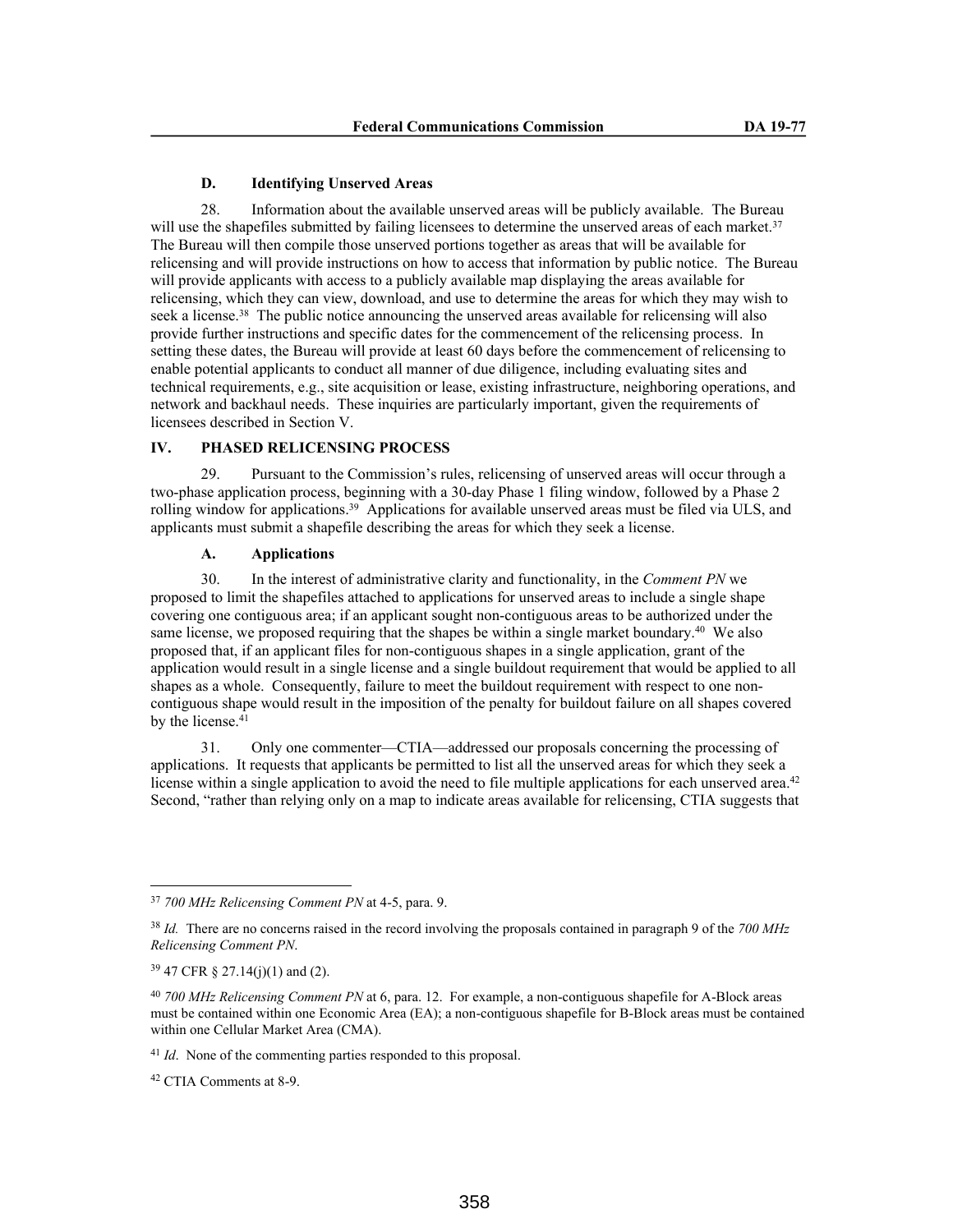the Bureau also provide a 'drop-down list' of unserved areas that an interested party may select from when submitting its application."<sup>43</sup> RWA supported both suggested changes in its reply.<sup>44</sup>

32. Consistent with our initial proposal, licenses issued through the relicensing process may cover unserved area that crosses market boundaries, as long as the license area is a single contiguous shape; if an applicant seeks a single license for multiple non-contiguous areas, those non-contiguous areas must fall within a single FCC-defined market boundary for the appropriate channel block. We will modify the ULS system, however, so that applicants may file requests for multiple licenses within a single application form.<sup>45</sup> Under this process, the number of shapefiles uploaded within a single application form will dictate the number of licenses that will be issued, if the application is granted. For example, if an applicant wishes to apply for multiple areas to be authorized under separate licenses, it may do so within a single application form by uploading separate shapefiles, each covering the area(s) for which it seeks an individual license. Grant of the application will result in separate licenses being issued for the area(s) covered by each shapefile and separate buildout requirements for each license. If an applicant seeks to apply for multiple non-contiguous areas within a single market boundary to be authorized under a single license, it may do so by uploading to its application a single shapefile that includes each of those areas. Grant of the application will result in a single license and a single buildout requirement, which will apply to all the non-contiguous areas as a whole. A request for such a license could be combined in the same application form with requests for other licenses—whether covering another set of non-contiguous areas within a single market boundary, or covering one contiguous area—in which case each additional shapefile uploaded to the application form would result in an additional license.

33. While we are taking several steps to make the relicensing process efficient and easy to use, we reject CTIA's suggested "drop-down list" of available unserved areas. In the 700 MHz relicensing context, available unserved areas will be determined based on the non-uniform, potentially scattered service areas of failing licensees, which will be constantly changing as unserved areas are returned to the Commission's inventory. Moreover, applicants are free to apply to serve as much or as little available unserved area as they choose. Instead, we provide greater flexibility for applicants to choose whatever portions of available unserved areas they wish to serve at that time rather than limiting applicant's choices to a pre-defined "drop-down list." Therefore, we will allow applicants to select from the available unserved areas by uploading a shapefile covering the area(s) for which they seek a license.

34. Parties must file applications for available unserved areas via ULS by submitting a shapefile describing the area for which they seek a license. Applicants can download the publicly available map displaying the available unserved areas and use the file to create the shapefiles to be included in their application. Acceptable shapefiles include all GIS Map File types, including XML, KML, KMZ, and Shape(zip). Subject to the restrictions of Phase 1 and other relicensing rules described below, applicants may apply for any sized area or number of available areas they choose. For instance, while only unserved areas that are at least 50 square miles will be returned to the Commission for relicensing, there is no minimum size requirement for applications to license available unserved areas. Given the stringent construction benchmarks for relicensed areas and the penalty for failure, described in Section V, it is particularly important that potential participants in the relicensing process perform due diligence to determine the areas to which they will be able to provide service, including inquiries about site acquisition or lease, existing infrastructure, neighboring operations, and network and backhaul needs.

<sup>43</sup> *Id.* at 9.

<sup>44</sup> RWA Reply at 3-4.

<sup>&</sup>lt;sup>45</sup> ULS purpose code NE (New). This functionality will not apply to license modifications – ULS purpose code MD (Modification) – as applications to expand into unserved areas adjacent to an existing license require separate processing through an individual license modification application.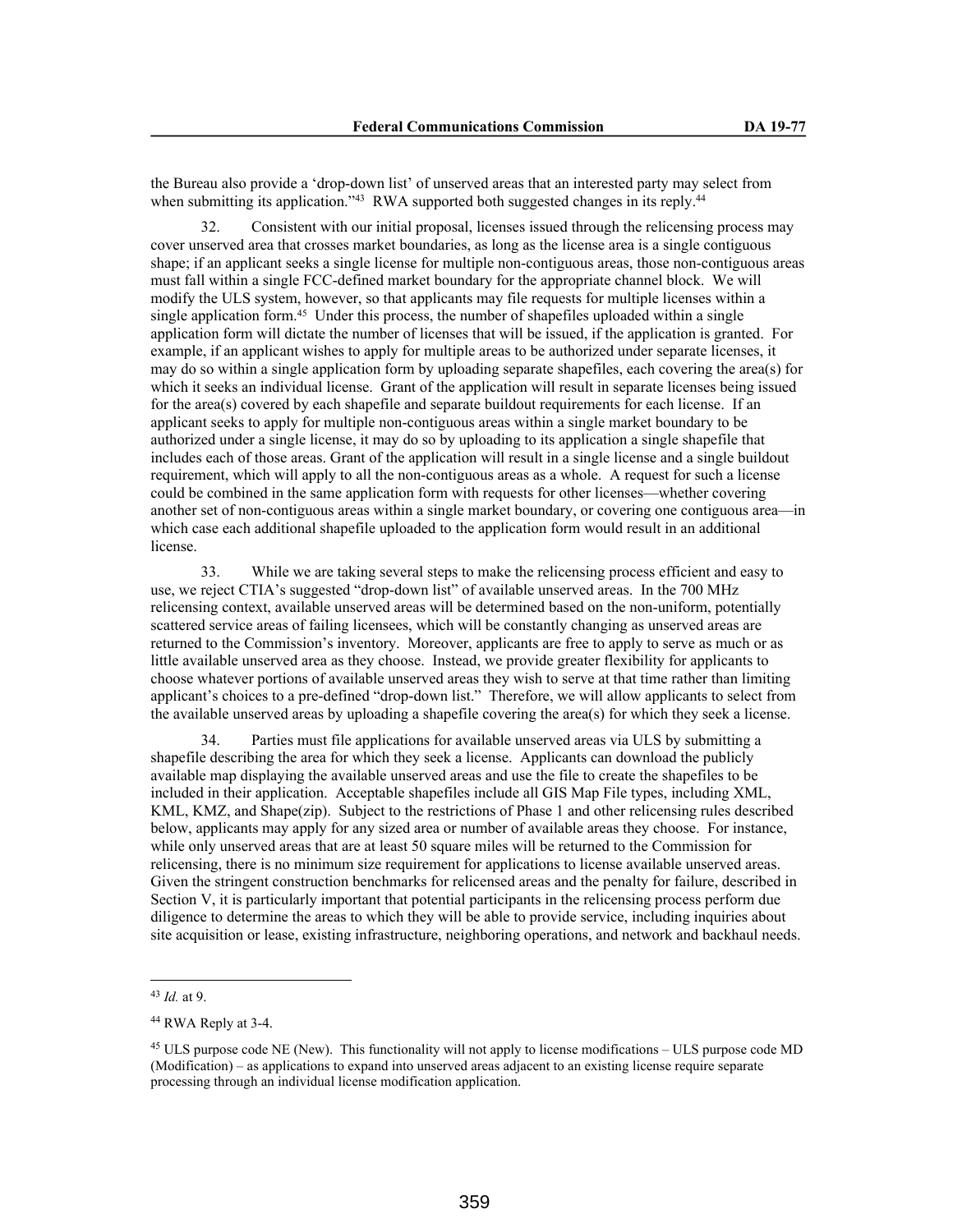Applicants should only apply for portions of available unserved areas that accurately reflect their predicted service area based on precise engineering and projected signal propagation specific to the area.

As with other processes for the licensing of spectrum, at the application stage applicants will not be required to, and should not, file any technical specifications of the services they intend to provide. If an applicant submits any technical specifications or other information not required in the application, the Bureau will not review such information, and the Bureau's acceptance of an application that includes such information is not an acceptance of those technical specifications. Such filings with technical specifications of the service provided will be reviewed when the licensee files its notification of construction, as discussed in Section V.

36. All applications for available unserved areas found acceptable for filing (including the shapefile) will be placed on public notice, and the applications will be available for public review and comment. Because the shapefile contains the primary substantive information for which public notice is provided, i.e., details about the scope of the requested license area sufficient to determine whether the license application is mutually exclusive with another application, we do not anticipate a likely scenario in which confidential treatment of a shapefile would be warranted.

37. *Form of Application*. Applicants will file an application for either one or more new licenses or to modify an existing license. To file an application for a new license for available unserved area, applicants will select the ULS purpose code NE (New). Alternatively, modifications may be used where an applicant is an existing 700 MHz licensee of area adjacent to available unserved areas and wishes to expand the existing license area to contiguously cover a portion of that adjacent unserved area in the same frequency band. Licensees wishing to modify an existing license in such a manner will select the ULS purpose code MD (Modification). While unserved areas acquired as a new license will have a ten-year license term,<sup>46</sup> the effect of requesting a modification of an existing license would be to include the same expiration date as the original license being modified. However, please note that the same construction requirements will apply, regardless of whether the area is acquired as a new license or a license modification.

38. *Permissible Area(s) under Single License*. A license issued through the relicensing process may cover unserved area that crosses market boundaries, as long as the license area is a single contiguous shape. If an applicant seeks a single license for multiple non-contiguous areas, those noncontiguous areas must fall within a single market boundary (*see* Figure 2).<sup>47</sup> With the exception of applicants filing license modifications during the first round of relicensing,<sup>48</sup> if a licensee wishes to modify an existing license to add available unserved area(s), it may do so as long as the area(s) are adjacent to the area of the existing license (*see* Figure 2).

<sup>46</sup> 47 CFR § 27.13.

<sup>47</sup> *See 700 MHz Relicensing Comment PN* at 6-7, para. 12; *700 MHz Second Report and Order*, 22 FCC Rcd at 15353, para. 171; 47 CFR § 27.14(j)(1).

<sup>&</sup>lt;sup>48</sup> Due to pending changes to ULS necessary for the processing of such applications, applicants during the first round of relicensing (i.e., relicensing of unserved areas returned to the Commission's inventory as a result of failure to satisfy the June 13, 2017 construction deadline) will not have the ability to modify an existing license to add available unserved areas in an adjacent market. However, we anticipate that the necessary system changes will be completed in time to process such applications during the next round of relicensing unserved areas resulting from any failures in 2019 or thereafter.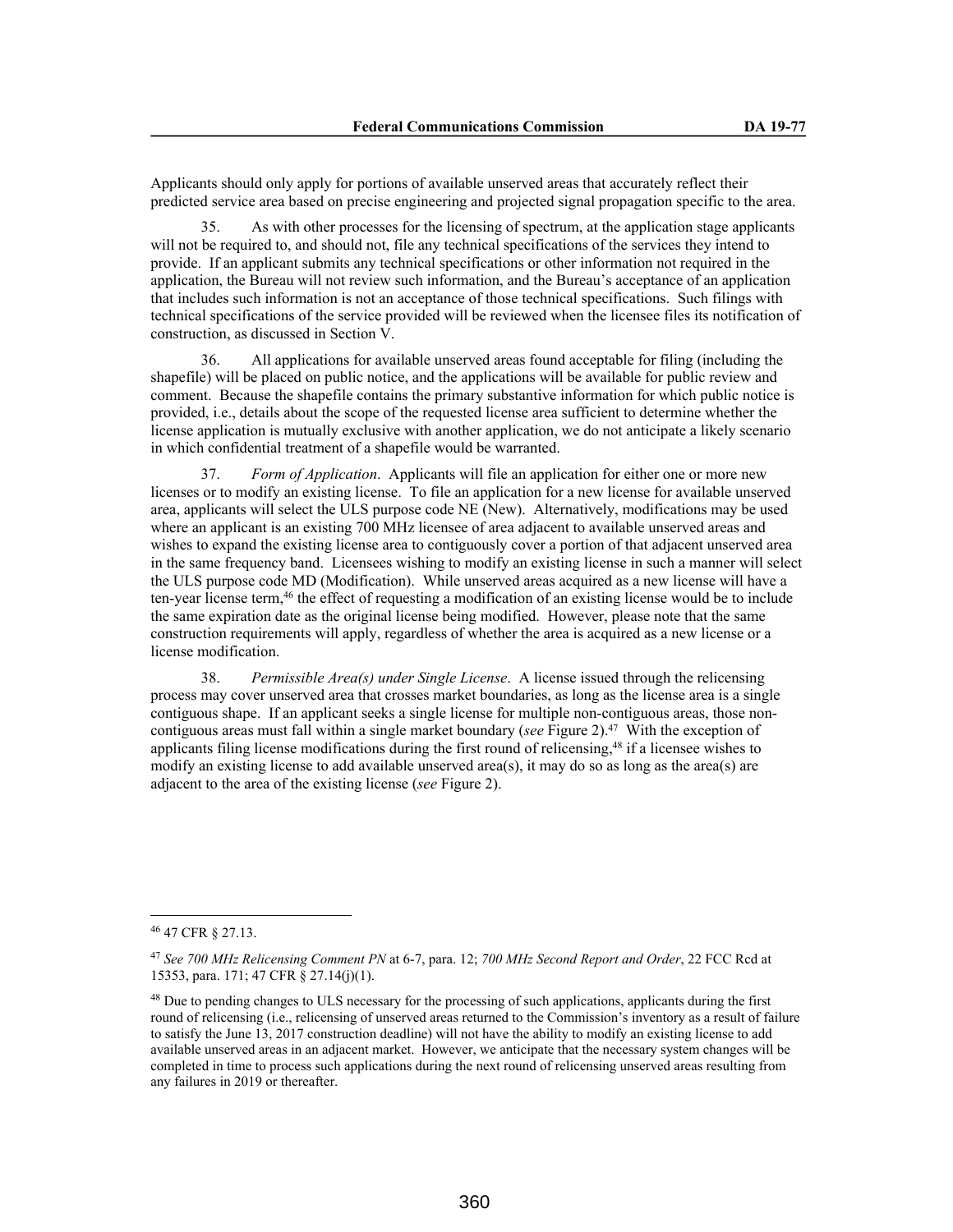

### **Figure 2: Permissible Applications**

39. In Figure 2 above, the areas labeled as A through H represent unserved areas in various adjacent Cellular Market Areas (CMAs). An applicant could file for F, H, and D to be authorized under a single license, even though those areas cross multiple CMA boundaries, because they are all contiguous with each other. An applicant could also file for B, C, D, and E to be authorized under a single license, even though the areas are non-contiguous, because the non-contiguous areas fall within the same CMA. An applicant could not, however, apply for A and B to be authorized under a single license, because the areas are non-contiguous *and* are in different CMAs. Multiple licenses would be required to offer service in these areas.

40. Now suppose that in Figure 2 above, the area marked H represents an existing license for the entire market area of CMA089, which is adjacent to market areas containing the available unserved areas labeled A through G. If the licensee in CMA089 wanted to modify its license to add available unserved areas, it could do so with areas C, D, E, F, and G, because they are all contiguous to the existing license. However, the licensee in CMA089 could not modify its license to add areas A or B, because they are not contiguous to the existing license and are not within the same market area as the existing license. Provision of service in areas A or B would require a new license.

41. *Applying for Multiple Licenses on a Single Application Form*. Applicants seeking new licenses will have the flexibility to file requests for multiple licenses on a single application form. Under this process, the number of shapefiles uploaded within a single application form will dictate the number of licenses that will be issued if the application is granted. For example, if an applicant wishes to apply for multiple contiguous or non-contiguous areas to be authorized under separate licenses, it may do so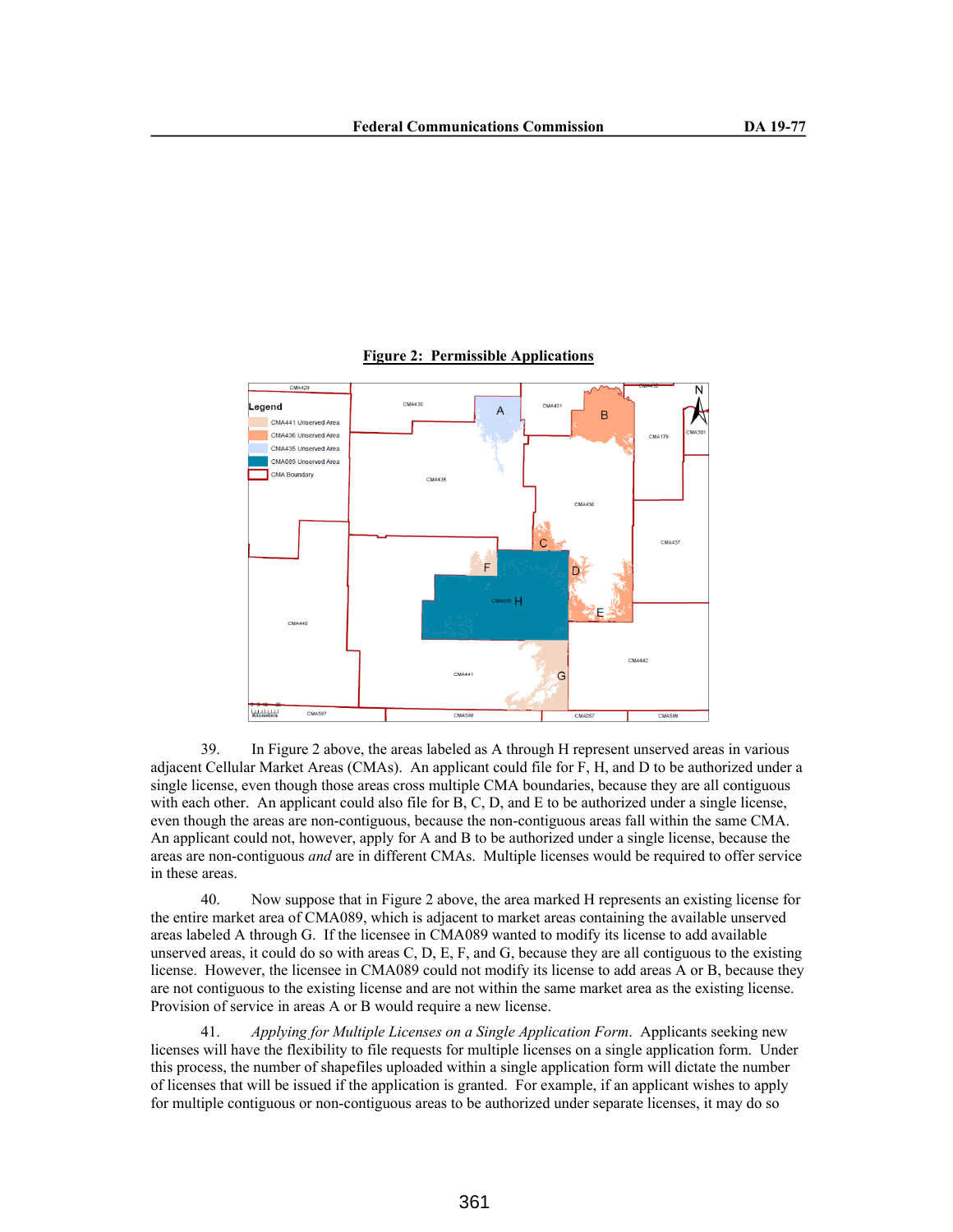within a single application form by uploading separate shapefiles, each covering the areas for which it seeks an individual license; grant of the application would result in separate licenses for the areas covered by each shapefile and an individual buildout requirement for each license. If an applicant seeks to apply for multiple non-contiguous areas to be authorized under a single license, it may do so (as long as the areas are within a single market boundary) by uploading to its application a single shapefile that includes all of those areas. Grant of the application would result in a single license and a single buildout requirement would apply to all shapes as a whole. A request for such a license could be combined on the same application form with requests for other licenses—whether covering another set of non-contiguous areas within a single market boundary or covering one contiguous area—in which case each additional shapefile uploaded to the application form would result in an additional license. This functionality will not apply to license modifications, however, because applications to expand into unserved areas adjacent to an existing license require processing through an individual license modification application.

42. *Error Codes*. When an applicant uploads a shapefile in an application for unserved area that does not conform to the requirements for shapefile filing format, the system will display an error code. The table in Figure 3 below provides an explanation of each error code and how it can be resolved.

| <b>Error Code</b>                                                      | <b>Description of Error/Solution</b>                                                                                                                                                                                                                                        |
|------------------------------------------------------------------------|-----------------------------------------------------------------------------------------------------------------------------------------------------------------------------------------------------------------------------------------------------------------------------|
| <b>Invalid Spectrum</b>                                                | The radio frequency data attribute does not match the<br>selected radio service code or is not in the proper form.<br>For example, the frequencies listed for the Lower B<br>Block should appear as:<br>000704.00000000-000710.00000000,<br>000734.00000000-000740.00000000 |
| <b>Invalid Market</b>                                                  | (For Modifications Only) The Market Area Code listed<br>in the shapefile data attributes does not match the<br>Market Area Code for the license being modified.                                                                                                             |
| <b>Invalid Channel Block</b>                                           | (For Modifications Only) The channel block reflected<br>in the shapefile data attributes does not match the<br>channel block of the license being modified.                                                                                                                 |
| <b>Missing Shapefile Attribute</b>                                     | The shapefile does not include all the required data<br>attributes.                                                                                                                                                                                                         |
| Please Upload at least one 700 MHz<br><b>Relicensed Area Shapefile</b> | No shapefile has been uploaded.                                                                                                                                                                                                                                             |
| <b>Invalid Radio Service Code</b>                                      | The radio service code reflected in the shapefile data<br>attributes does not match the Radio Service Code<br>selected by the applicant at the beginning of the<br>application.                                                                                             |
| <b>Invalid Channel Block for Radio Service</b>                         | The channel block reflected in the shapefile data<br>attributes does not match the Radio Service Code                                                                                                                                                                       |

#### **Figure 3: Error Codes**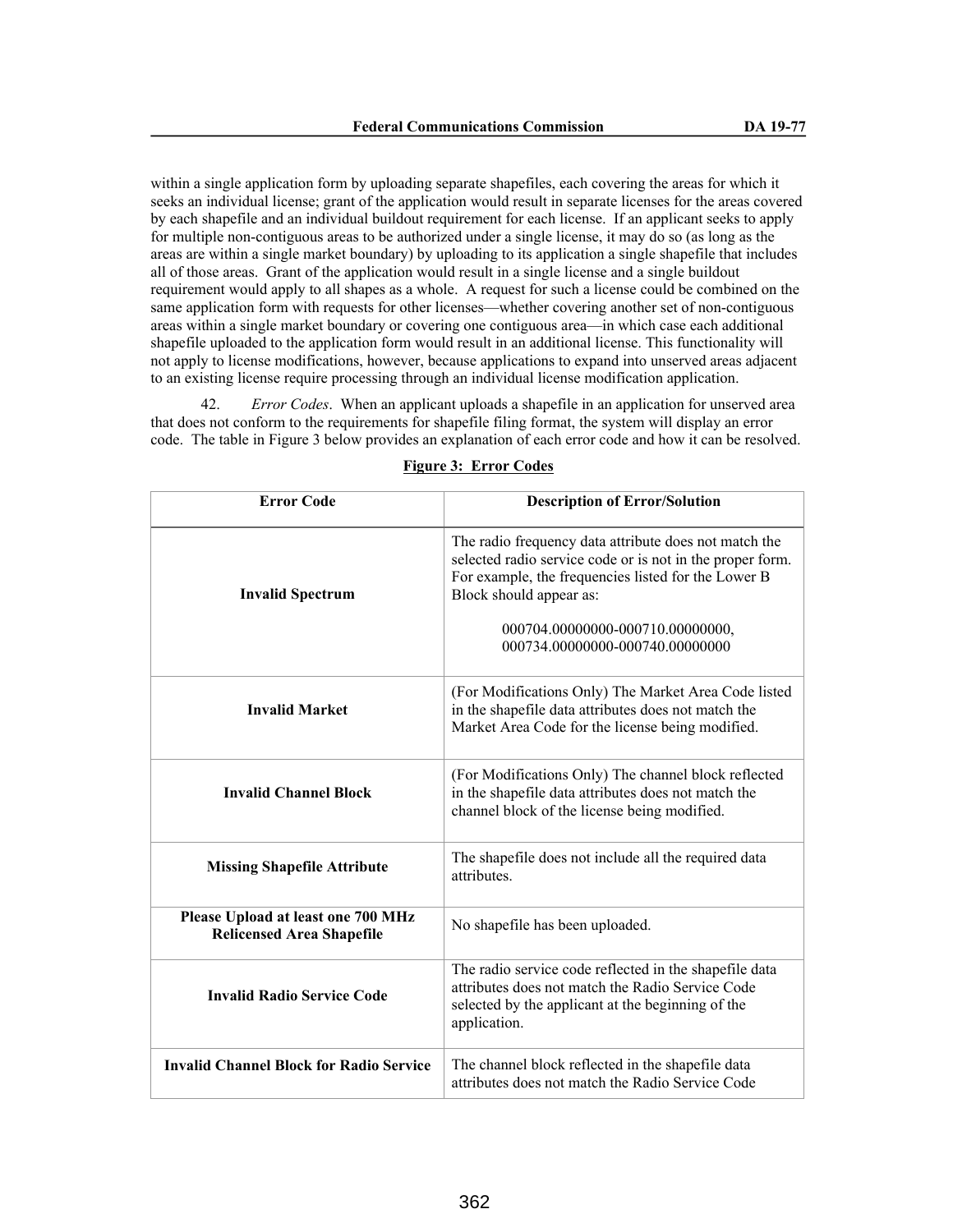| selected by the applicant at the beginning of the<br>application. |
|-------------------------------------------------------------------|
|                                                                   |

43. *Ownership Certification*. Section 27.14 bars the original licensee of available unserved areas, whose authorization to serve that area terminated due to failure to meet the end-of-term construction benchmark, from applying to relicense that area during Phase 1.<sup>49</sup> The section also permanently bars licensees of areas acquired through the relicensing process from applying to serve that area at any future date if they fail to satisfy the one-year 100% construction requirement.<sup>50</sup>

44. In order to implement Section 27.14(j)'s requirements, we proposed in the *Comment PN*  to apply the prohibition to any applicant that has any interest or ownership in, or any control of, the original licensee and to any applicant in which the original licensee has any interest, ownership, or control.<sup>51</sup> We sought comment on requiring applicants to make certain certifications regarding the applicant's relationship to any barred parties in each application for unserved area (Ownership Certification).<sup>52</sup> Alternatively, we sought comment on using a standard similar to the one the Commission uses in evaluating *pro forma* transfers of control,<sup>53</sup> which considers both *de jure* and *de facto* control of the licensee,<sup>54</sup> and we asked whether such a standard might be more appropriate than the proposed bright-line test for ownership.<sup>55</sup>

45. All commenters addressing this issue favored our alternate proposal, which would apply the bar based on *de jure* or *de facto* control.<sup>56</sup> CTIA argues that barring parties with any interest in a barred party, as proposed, might go too far, and that such a bright-line rule "could inadvertently exclude parties that were not in control of the initial 700 MHz licensee that failed to provide service."<sup>57</sup> Instead, CTIA argues that determining ownership based on *de jure* and *de facto* control will allow the Bureau more effectively and precisely to bar the correct parties. T-Mobile asks the Bureau to "take an expansive

<sup>52</sup> *Id*. While we did not use the defined term "Ownership Certification" in the *Comment PN*, we do so here to clarify that the Ownership Certification includes all the statements that we will require applicants to certify to in order to determine which applicants are barred, as described in this section.

<sup>53</sup> *See, e.g.*, 47 CFR §§ 1.929(k)(1) (applications for *pro forma* assignment or transfer of control deemed a minor application), 1.933(d)(2) (no public notice required prior to grant of *pro forma* assignments and transfers), 1.948(c)(1) (prior Commission approval not required for *pro forma* assignment of authorization or transfer of control).

<sup>54</sup> The Commission reiterated long-standing principles of affiliation and controlling interests, including *de jure* and *de facto* control, when it established a new standard for evaluating designated entity status. *See Updating Part 1 Competitive Bidding Rules et al.*, Report and Order, 30 FCC Rcd 7493, 7507-11, paras. 29-39 (2015) (*Updating Part 1 Order*) ("*De jure* control is typically evidenced by the holding of greater than 50% of the voting stock of a corporation, or in the case of a partnership, general partnership interests. *De facto* control is assessed on a case-bycase basis to determine whether the licensee has actual control over its business. Pursuant to section 1.2110, control and affiliation may also arise through, among other things, ownership interests, voting interests, management and other operating agreements, or the terms of any other types of agreements—including spectrum lease agreements that independently or together create a controlling, or potentially controlling, interest in the DE's business as a whole."); 47 CFR § 1.2110 (addressing material relationships attributable to applicants seeking designated entity status; defining controlling interests at 1.2110(c)(2)). See also Federal Communications Bar Association's Petition *for Forbearance from Section 310(D) of the Communications Act Regarding Non-Substantial Assignments of Wireless Licenses and Transfers of Control Involving Telecommunications Carriers et al.*, FCC 98-18, Memorandum Opinion and Order, 13 FCC Rcd 6293, paras. 7-9 (1998).

<sup>49</sup> 47 CFR § 27.14(j)(1).

<sup>50</sup> 47 CFR § 27.14(j)(3).

<sup>51</sup> *700 MHz Relicensing Comment PN* at 6, para. 14.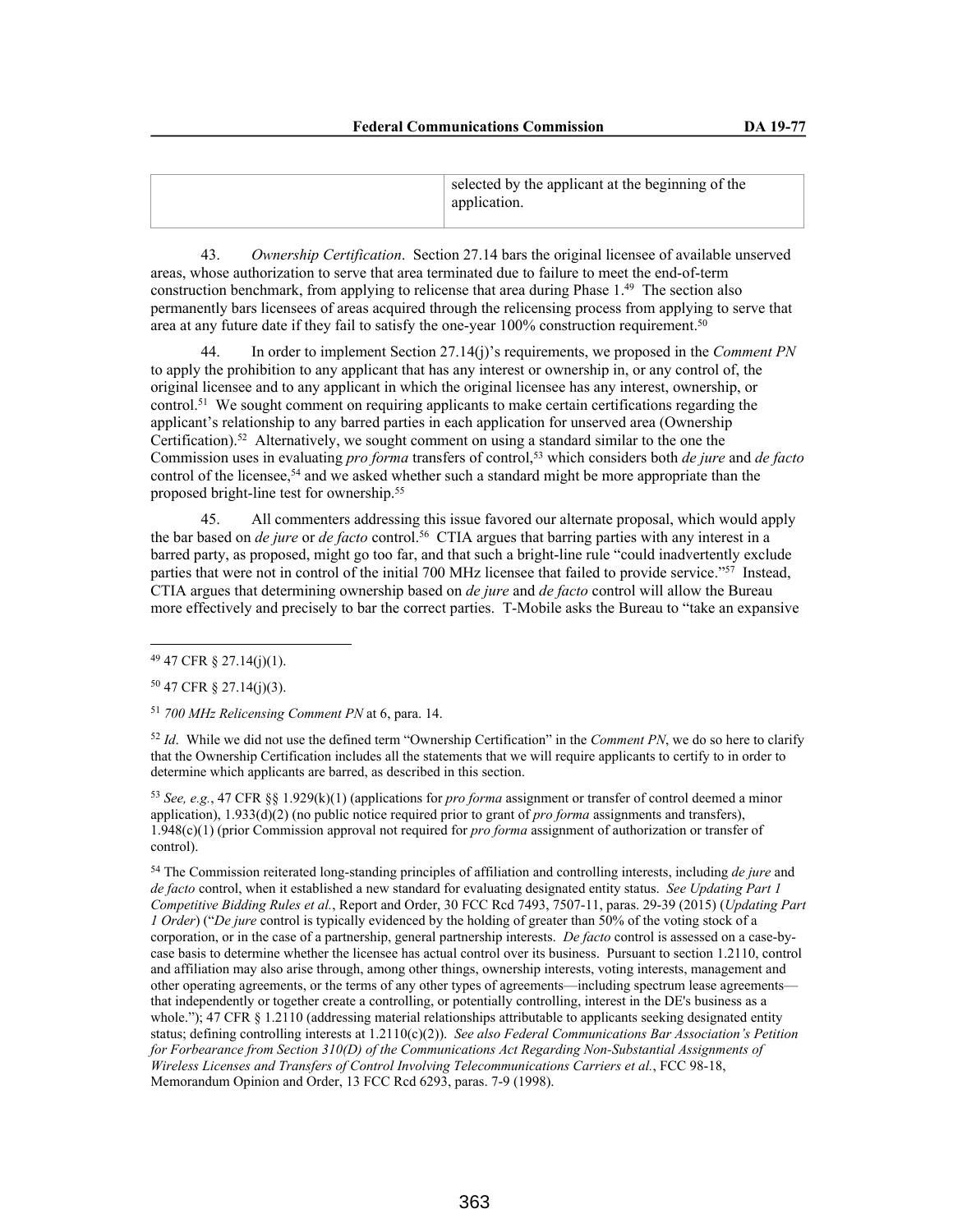view of this bar," and apply the bar to any parties that "have had a management agreement, lease arrangement, or similar interests in the licensee."<sup>58</sup>

46. We conclude, based on the record, that our alternative proposal of using *de jure* and *de facto* standards of control will best serve our goals of encouraging licensees to satisfy their construction requirements while providing others with the opportunity to serve areas that remain unconstructed, and ensuring that the appropriate entities are barred from filing pursuant to Commission rule Section 27.14. Our initial proposal was designed to provide an easily administered bright-line test to prevent potential gaming of the relicensing process. After review of the record, we recognize that such a broad standard may inadvertently exclude entities that do not have a significant connection, in terms of ownership or control, with the barred licensee to be indicative of the applicant's future actions. It is our predictive judgement that using a *de jure* and *de facto* standard of control approach strikes a balance that will help to promote a larger and more diverse pool of applicants – particularly given the Commission's goal of promoting prompt provision of service through adoption of a one-year construction period for relicensed areas. In light of this balance, we do not agree with T-Mobile that the existence of management agreements or lease arrangements with a barred entity should be sufficient to bar an applicant in all cases. However, we find that the fact-specific, case-by-case nature of the *de jure* and *de facto* control standard will provide the Commission the flexibility to consider that nature of various business relationships between parties, as T-Mobile suggests, to determine whether a party is barred from filing under Section 27.14.<sup>59</sup> We therefore make modifications to our proposed Ownership Certification as described below to implement the rule Section 27.14 bar applicable to: (1) temporarily during Phase 1 to licensees that failed to satisfy their initial term construction requirements (Original Licensee), and (2) permanently to licensees of relicensed area that fail to satisfy the construction requirements (Relicensed Area Licensee).

47. We define "Original Licensee" or "Relicensed Area Licensee" to include any entities or individuals that have either *de jure* or *de facto* of the party that failed to satisfy the construction requirement, and any entities in which the party that failed to satisfy the construction requirement has either *de jure* or *de facto* control.<sup>60</sup> A would-be applicant will be barred from applying to serve available unserved areas if any entity or individual that had or has *de jure* or *de facto* control of the Original Licensee or Relicensed Area Licensee also has *de jure* or *de facto* control of the applicant, the applicant has either *de jure* or *de facto* control of the Original Licensee or Relicensed Area Licensee, or if the Original Licensee or Relicensed Area Licensee has *de jure* or *de facto* control of the applicant.

(Continued from previous page)

<sup>55</sup> *700 MHz Relicensing Comment PN* at 6-7, para 14.

<sup>56</sup> *See* CTIA Comments at 9-10; T-Mobile Comments at 6-7; RWA Reply at 4.

<sup>57</sup> CTIA Comments at 9.

<sup>58</sup> T-Mobile Comments at 6-7, *citing* 47 CFR § 1.2110(c)(2). While T-Mobile asserts that this "expansive view" is supported by the factors listed in the Commission's designated entity rule, those rules only include *present* management agreements, not past management agreements or past or present lease arrangements. *Id.*

<sup>59</sup> While lease arrangements and management agreements are relevant considerations, they are not per se evidence of *de facto* control. Rather, the existence of such an agreement is one of many factors that may together or independently, depending on the factual circumstances, create a controlling interest. *See Updating Part 1 Order*, 30 FCC Rcd at 7507, para. 30.

<sup>60</sup> In assessing the existence of either *de jure* or *de facto* control, the relevant time periods are the time of failure to satisfy the construction requirement and the time of filing an application for unserved area. *De jure* and *de facto* control may exist either directly, or indirectly through one or more intervening corporations linked together through a vertical ownership chain. *See* 47 CFR § 1.2105(a)(4); *Updating Part 1 Order*, 30 FCC Rcd at 7580-81, para. 207, n.656. We will continue to apply the Commission's *Intermountain Microwave* factors when making determinations regarding *de facto* control of a licensee's facilities. *See Intermountain Microwave*, Public Notice, 12 FCC 2d 559, 560, Report No. 1142 (1963). *See also Application of Ellis Thompson Corp.*, Memorandum Opinion and Order and Hearing Designation Order, 9 FCC Rcd 7138 (1994).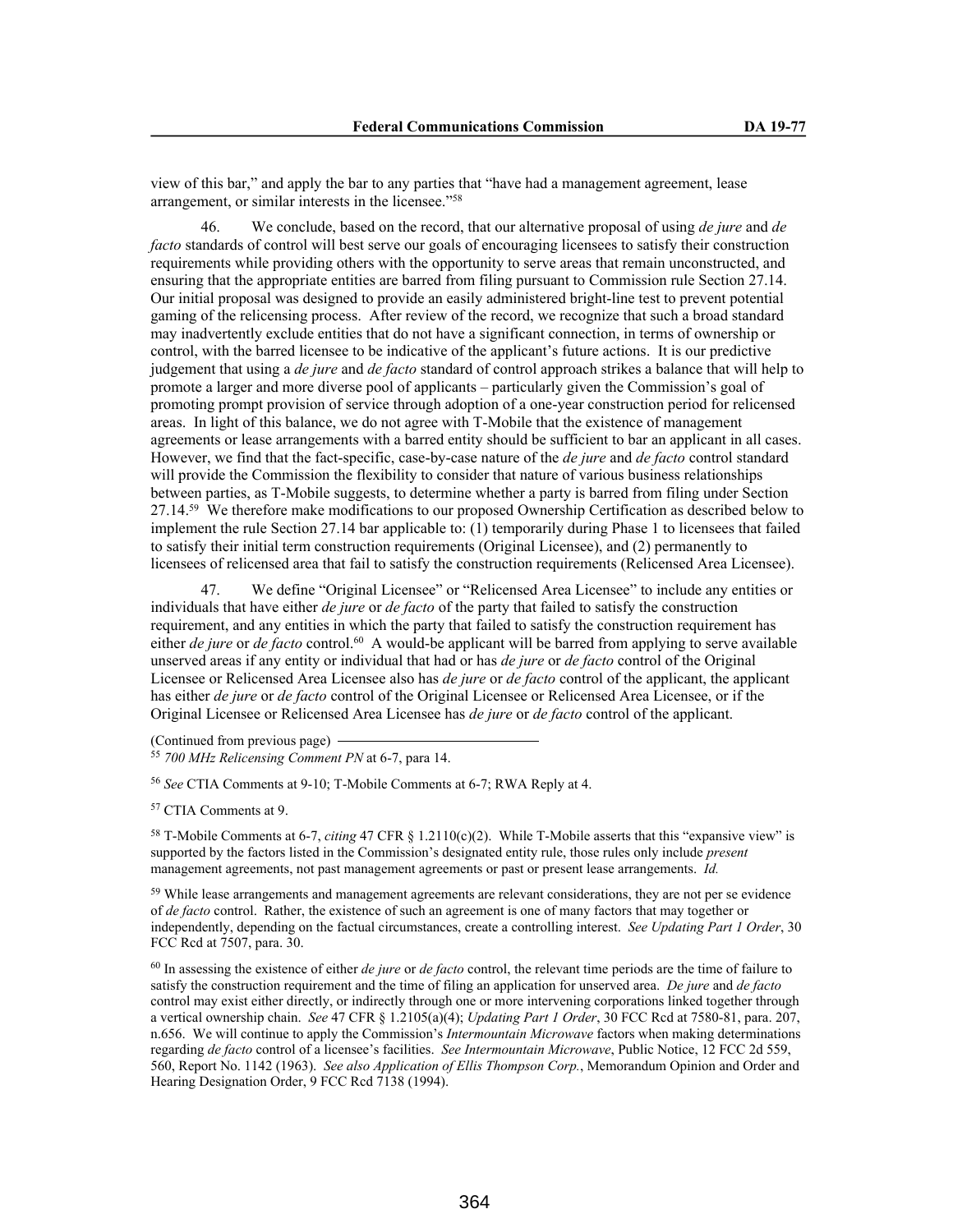48. All applications for available unserved areas filed during both phases of relicensing must include as an attachment the Ownership Certification provided below. While applicants will not be required to file any supporting documentation with respect to the Ownership Certification, the Bureau may request such information at its discretion.

**Ownership Certification:** "By filing this certification and the accompanying application for 700 MHz unserved area, the applicant hereby certifies that, pursuant to Section  $27.14(j)(1)$  and (3) of the Commission's rules: (1) the applicant is not the Original Licensee or Relicensed Area Licensee that is barred from applying to serve the area during the current phase of relicensing; (2) the applicant does not at the time of filing, and did not at the time of the relevant construction deadline, have *de jure* or *de facto* control over the Original Licensee or Relicensed Area Licensee (including any entity or individual that had or has *de jure* or *de facto* control of such entity) of the unserved area; and (3) the Original Licensee or Relicensed Area Licensee of the unserved area does not at the time of filing, and did not at the time of the relevant construction deadline, have *de jure* or *de facto* control of the applicant."<sup>61</sup>

# **B. Tribal Priority**

49. The Navajo Nation Telecommunications Regulatory Commission (NNTRC), in its reply comments, asked the Bureau to create a "Tribal Priority" for the relicensing process.<sup>62</sup> Under its proposal, qualifying Tribal entities would notify the Bureau of "proposed Tribal Lands they wish to serve and, after notice and comment, such lands would be removed from the areas available for relicensing."<sup>63</sup> The NNTRC asks for several amendments to the Commission's Part 27 rules to implement its proposal.<sup>64</sup> It also asks us to delay the commencement of the relicensing process, as well as to modify and extend our construction obligations for qualifying Tribal entities.<sup>65</sup>

50. The Commission did not adopt any type of priority for Tribal entities when it established the KWYS rules and relicensing process in the *700 MHz Second Report and Order*. <sup>66</sup> Moreover, the Bureau did not make any proposals relating to a Tribal Priority in the *700 MHz Relicensing PN*. Accordingly, we find that NNTRC's requests are beyond the scope of the authority delegated to the Bureau in this context and that its comments are outside the scope of our Public Notice seeking comment

<sup>63</sup> *Id.* at 5.

<sup>65</sup> *Id.* at 5.

<sup>&</sup>lt;sup>61</sup> We note that, while we will require applicants to attach the Ownership Certification during both phases of relicensing, applicants are only certifying that they are not barred during the phase in which they are filing. For example, an applicant that would have been barred only during Phase 1 for a particular unserved area (i.e., the original licensee of the unserved area or a related entity as defined by the certification) is not barred during Phase 2 and could make the necessary Ownership Certification stating that it is not a barred party.

<sup>62</sup> *See generally* NNTRC Reply.

<sup>&</sup>lt;sup>64</sup> *Id.* at 4-5. The requested amendments include: (1) adding a definition for "Qualified Tribal Applicants" that could make use of the Tribal Priority to Part 27; (2) amending Section 27.14(j)(1) so that an application for unserved areas in a Tribal Land that is mutually exclusive of an application filed by a qualifying Tribal applicant would not result in an auction; and (3) amending Section 27.14(j)(3) to apply the full-term interim and final construction requirements contained in Section 27.14(g) to licenses acquired using the Tribal Priority.

<sup>66</sup> We also note that none of the interested parties commenting in that proceeding, including NNTRC, asked the Commission to consider the rule changes necessary to create a Tribal Priority for the relicensing process, nor did they file a petition for reconsideration of the *700 MHz Second Report and Order*.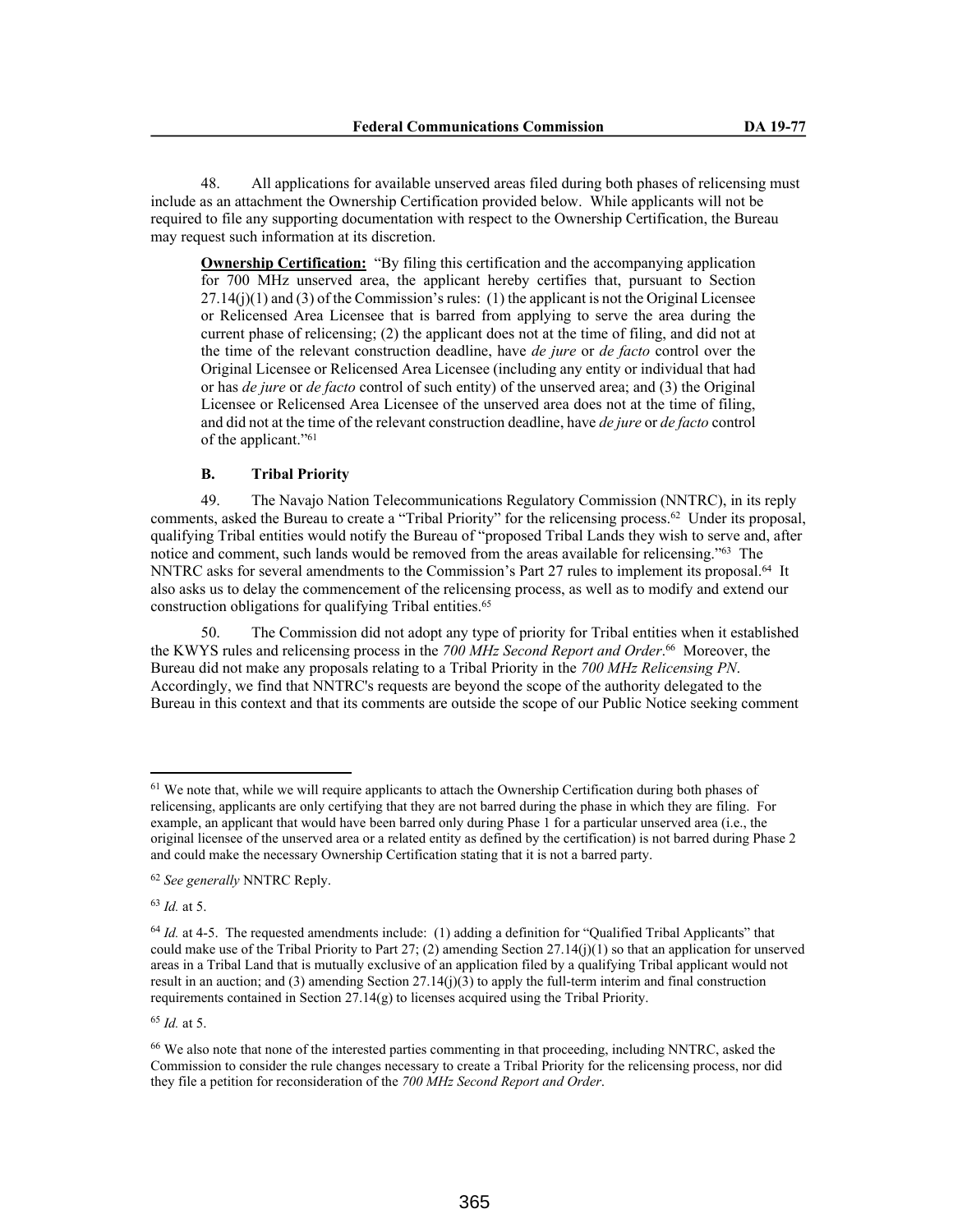on specific aspects for implementing that process.<sup>67</sup> We therefore take no substantive action in response to those requests, and they will not be considered further in connection with the Bureau's implementation of this relicensing process.<sup>68</sup>

# **C. Phase 1 of Relicensing**

51. *Filing Window*. Relicensing will begin with a 30-day Phase 1 filing window. At least 60 days before the commencement of the relicensing process, the Bureau will issue a public notice announcing the available unserved areas and the relevant dates on which the Phase 1 filing window will start and end. During this Phase 1 filing window, the original licensee of available unserved areas, whose authorization to serve that area terminated due to failure to meet the end-of-term construction benchmark, is barred from applying to relicense that area. This Phase 1 bar is specific to each unserved area, and therefore an applicant that is barred from applying for one unserved area during Phase 1 is not barred from applying for other available areas for which it was not the original licensee. All applications received during the Phase 1 filing window for a particular unserved area are treated as contemporaneous for the purposes of mutual exclusivity. At the end of the 30-day Phase 1 filing window, the Bureau will issue a public notice listing applications found acceptable for filing during Phase 1, and identifying which acceptable applications, if any, are mutually exclusive. No further applications that are mutually exclusive of a pending Phase 1 application may be filed after the 30-day Phase 1 filing window has ended, but licensees and third parties may file petitions to deny any pending applications within 30 days of the release of the public notice listing Phase 1 applications found acceptable for filing.

52. *Mutual Exclusivity.* Applications will be deemed mutually exclusive if they propose areas overlapping with other applications.<sup>69</sup> As proposed in the *Comment PN*,<sup>70</sup> this definition of mutually exclusive applications includes "daisy chains" of mutual exclusivity, *see* Figure 7, which occur when two or more applications contain proposed areas that do not directly overlap, but are linked together into a chain by the overlapping proposals of others.<sup>71</sup> Mutually exclusive applications are subject to auction and the Bureau will provide a limited settlement period for the applicants to resolve the mutual exclusivity prior to auction. Subject to the Greenmail Rule,<sup>72</sup> applicants may resolve mutual exclusivity by withdrawing or filing a minor amendment to one or both mutually exclusive applications.

<sup>69</sup> 47 CFR § 27.14(j)(1).

<sup>70</sup> *700 MHz Relicensing Comment PN* at 8-9, para 19. None of the commenting parties responded to this proposal.

<sup>67</sup> *700 MHz Second Report and Order*, 22 FCC Rcd at 15481, para. 557. *See also 700 MHz Second R&O Order on Reconsideration*, 28 FCC Rcd at 2677-78, para. 15 (stating that in the *700 MHz Second Report and Order*, the Commission delegated to the Bureau "the authority to establish further specifications for filings and to determine coverage areas" to implement the relicensing process). *See also* 47 CFR § 0.331 (defining the authority delegated to the Wireless Telecommunications Bureau).

<sup>&</sup>lt;sup>68</sup> That said, our declining to take action here is without prejudice to any future request NNTRC may choose to file with the full Commission to initiate further rulemaking action in these regards.

<sup>71</sup> *See, e.g.*, *Auction No. 81 Final Settlement Window Announced*, Public Notice, 18 FCC Rcd 25141, 25142 (MB 2003); *Supplemental Closed Broadcast Auction; Auction No. 28, Notice and Filing Requirements for Auction of AM, FM, TV, LPTV, and FM and TV Translator Construction Permits Scheduled for March 21, 2000; Minimum Opening Bids and Other Procedural Issues*, DA 99-2958, Public Notice (MB/WTB, Dec. 23, 1999).

<sup>72</sup> 47 CFR § 1.935 (Settlement agreements require Commission approval and applicants may not "receive any money or other consideration in excess of the legitimate and prudent expenses incurred in preparing and prosecuting the application, petition to deny, informal objection, or other pleading in exchange for withdrawal or dismissal of the application, petition to deny, informal objection or other pleading, or threat to file a pleading . . . ."). *See also id.* § 27.14(j)(1). For examples of how this rule has been applied to applications for unserved area in the Cellular Radiotelephone Service band, *see, e.g.*, *Wireless Telecommunications Bureau Approves Settlement Agreement Between Keystone Wireless, Inc. and Verizon Wireless (VAW) LLC*, Public Notice, 23 FCC Rcd 7931 (WTB 2008); *Wireless Telecommunications Bureau Approves Settlement Agreement Between WWC License L.L.C. and WWC* 

<sup>(</sup>continued….)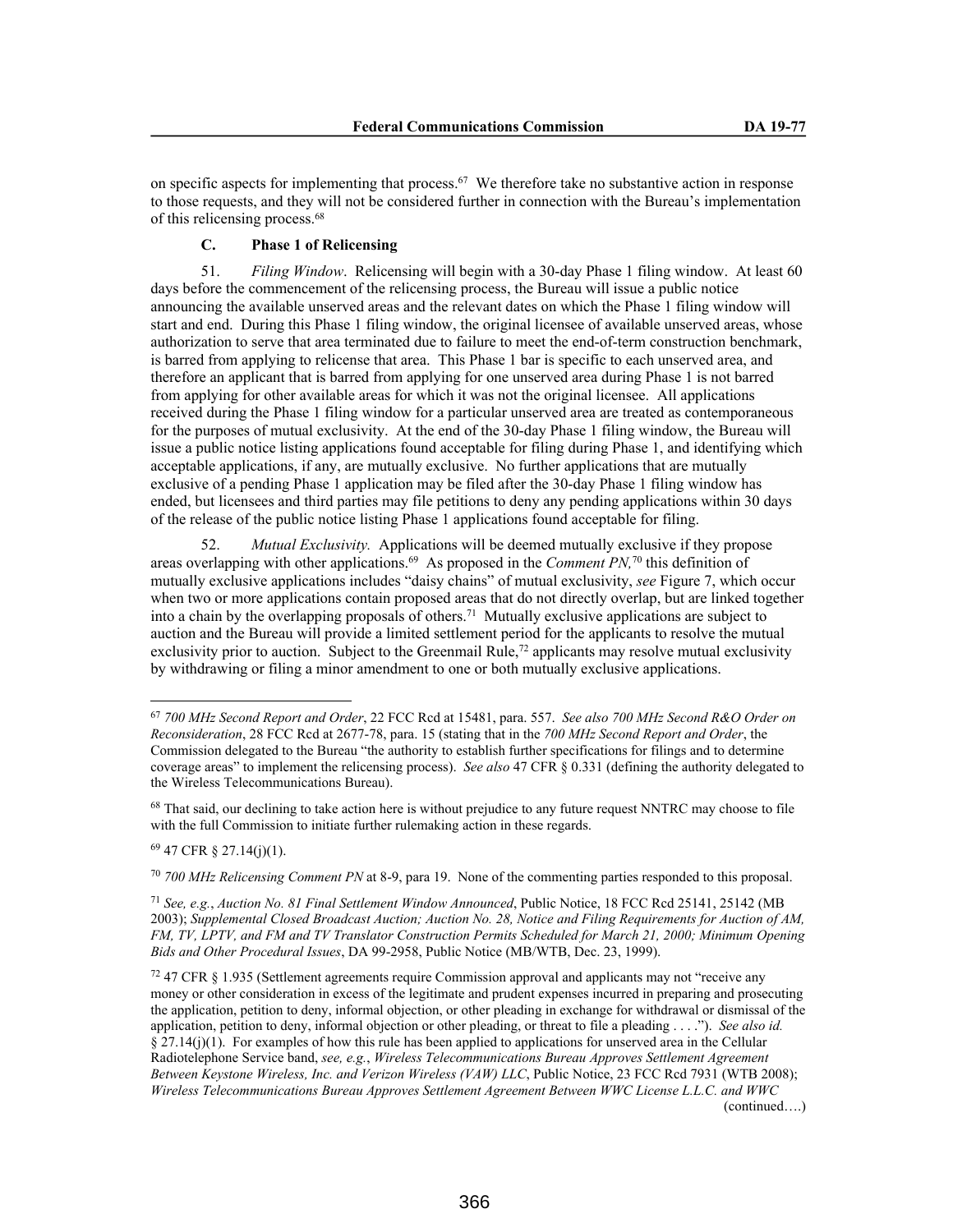53. *Settlement*. Pursuant to the Communications Act and the Commission's rules, mutually exclusive applications are subject to auction.<sup>73</sup> The Commission delegated authority to the Bureau to designate a limited settlement period for the applicants to resolve the mutual exclusivity prior to auction.<sup>74</sup> In the *700 MHz Relicensing Comment PN*, we proposed that Phase 1 applicants would be permitted to resolve their mutually exclusive applications during a 30-day period that follows the close of the Phase 1 filing window.<sup>75</sup>

54. In its comments, CTIA asks the Bureau to "provide additional time for settlement discussions following the Phase 1 filing window,"<sup>76</sup> as the 30-day Phase 1 public notice period may be insufficient for the parties to negotiate and settle their mutually exclusive applications.<sup>77</sup> No parties filed comments in response to CTIA's request.

55. Given the complexity of resolving mutually exclusive applications in either Phase 1 or Phase 2,<sup>78</sup> we provide applicants consistency by giving Phase 1 applicants the same settlement period that we proposed for Phase 2 applicants. Therefore, upon release of the public notice listing the applications found acceptable for filing during Phase 1, applicants will have 60 days to attempt to reach a settlement concerning the mutually exclusive applications. Any mutual exclusivity that is not resolved by the end of the 60-day period will subject the mutually exclusive applications to auction.

56. *Amendments.* Amendments to an application are considered either major amendments or minor amendments, depending on the circumstance.<sup>79</sup> If one or both of the applicants agrees to reduce or "pull back" the area covered by the application to avoid mutual exclusivity, the change is deemed a minor amendment. Minor amendments do not materially alter the original applications and do not require a new public notice period. Such treatment, however, is not available when a modification to an application constitutes a major amendment. If the applicants' agreement would require that either application be modified to "move" the area applied for, such that it would include area that was not part of the area specified in the application as originally filed,<sup>80</sup> such a change would be deemed a major amendment.<sup>81</sup> Because major amendments constitute new applications for unserved area, major amendments to Phase 1 applications after the 30-day Phase 1 filing window has ended are not permitted, and the underlying application may be dismissed unless the applicant withdraws the major amendment or adjusts the filing to represent only a minor amendment. At that point, the dismissed applicant could file a new application for

(Continued from previous page)

<sup>73</sup> 47 USC §309(j); 47 CFR §§ 27.14(j)(1), 90.165(c)(4)(ii).

 $74$  47 CFR  $\S$  27.14(j)(1).

<sup>75</sup> *700 MHz Relicensing Comment PN* at 8, para. 17.

<sup>76</sup> CTIA Comments at 10.

<sup>77</sup> *Id.*

<sup>78</sup> In both Phase 1 and Phase 2, applicants must consider the likelihood of success at auction when compared to agreeing to reduce coverage in some way. Considerations of reducing coverage include meeting consumer demand in particular areas, whether other spectrum bands could be used to address these demands, whether sites can be economically re-engineered to reduce coverage as needed, etc.

<sup>79</sup> *See* 47 CFR § 1.929; *see also 700 MHz Relicensing Comment PN* at 7-8, para. 16.

<sup>80</sup> Such a modification could reflect an expansion of the originally requested area, or it could be the result of a substitution that maintains or reduces the net square mileage covered by the original request, but which describes an area that includes at least some geographic portion that was not requested in the application as originally filed.

<sup>81</sup> 47 CFR § 1.929(a)(1).

*Holding Co., Inc., and N.E. Colorado Cellular Inc.*, Public Notice, 17 FCC Rcd 26148 (WTB 2002); *Settlement Agreement Between ACS Wireless Sub, Inc. and Copper Valley Wireless, Inc. Approved*, Public Notice, 17 FCC Rcd 10571 (WTB 2002).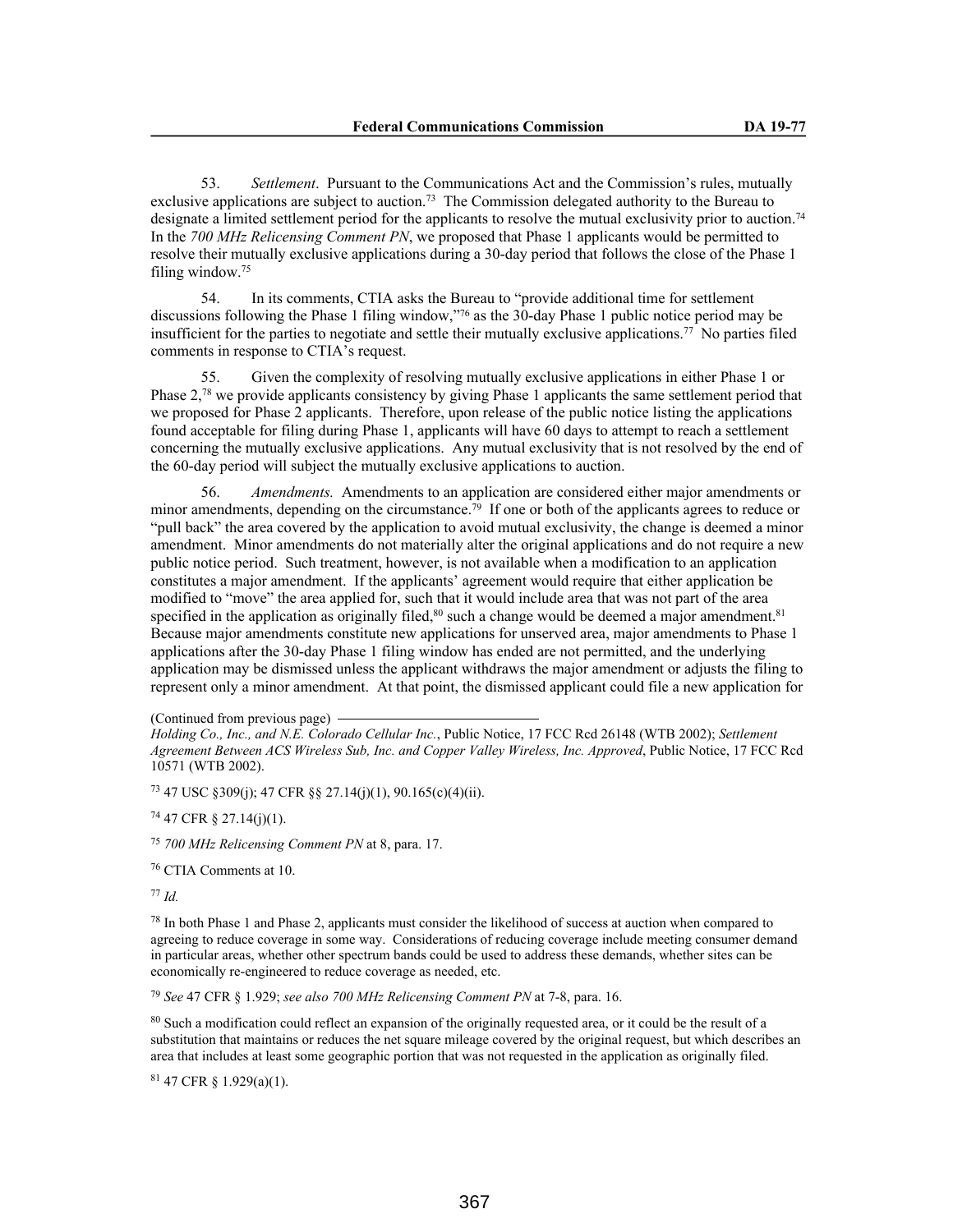a license covering the modified area, but such application, because it would be filed during Phase 2, would be subject to potential Phase 2 competing filings.



**Figure 4: Mutual Exclusivity**



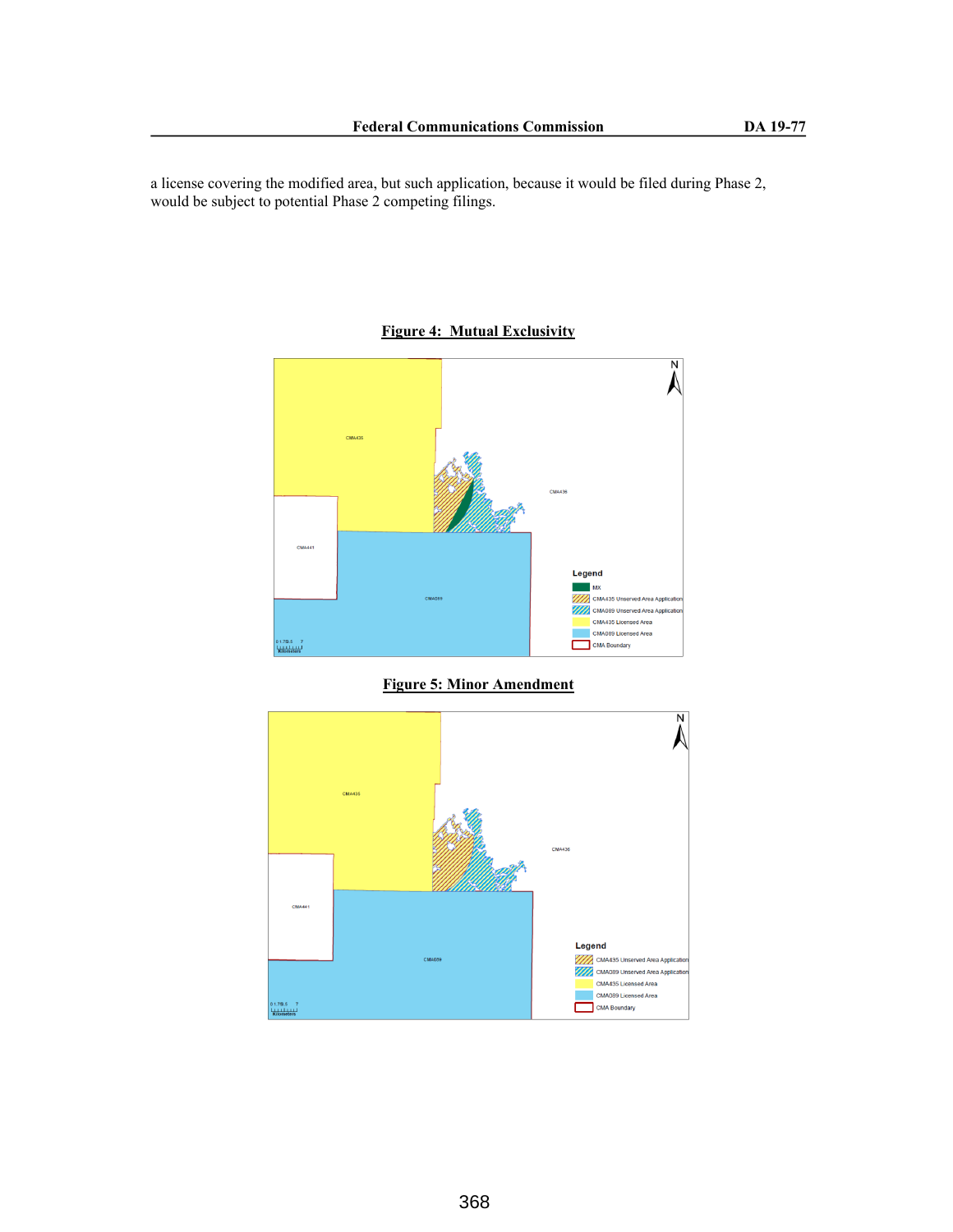### **Figure 6: Major Amendment**



57. Figure 4 above represents two existing licensees—one in CMA435 and one in CMA089—that have applied for available unserved areas adjacent to both existing licenses, in CMA436. Because the areas covered by the applications overlap, the applications are mutually exclusive. In Figure 5, the licensee in CMA089 has pulled back its application for unserved area to eliminate the overlapping area, thereby avoiding mutual exclusivity. Figure 5 reduces the area of the application and therefore represents a minor amendment. In contrast, in Figure 6, in addition to pulling back its application to eliminate the overlapping area, the licensee in CMA089 has also expanded its application to include additional available unserved area in CMA436. While the amendment in Figure 6 avoids mutual exclusivity, it adds unserved area that was not included in the application as originally filed, and therefore represents a major amendment. Such major amendments, if filed after the 30-day Phase 1 filing window has ended, are not permitted; therefore, the underlying application may be dismissed unless the applicant withdraws the major amendment or adjusts the filing to represent only a minor amendment.

# **D. Phase 2 of Relicensing**

58. Following Phase 1, the Bureau will issue a public notice that will (1) list applications found acceptable for filing during Phase 1, (2) direct interested parties to the publicly available information about the available unserved areas, and (3) announce the date on which the Bureau will begin accepting Phase 2 applications. The Bureau will update the publicly available relicensing map to reflect pending applications, licenses that were issued, and areas that remain available for relicensing.

59. During Phase 2, interested applicants, including those that were barred during Phase 1, may file applications on a rolling basis for available unserved areas that were not licensed during Phase 1 or for which there are no pending applications. However, licensees that have failed to satisfy the construction requirements for relicensed area are permanently barred from applying to serve that area at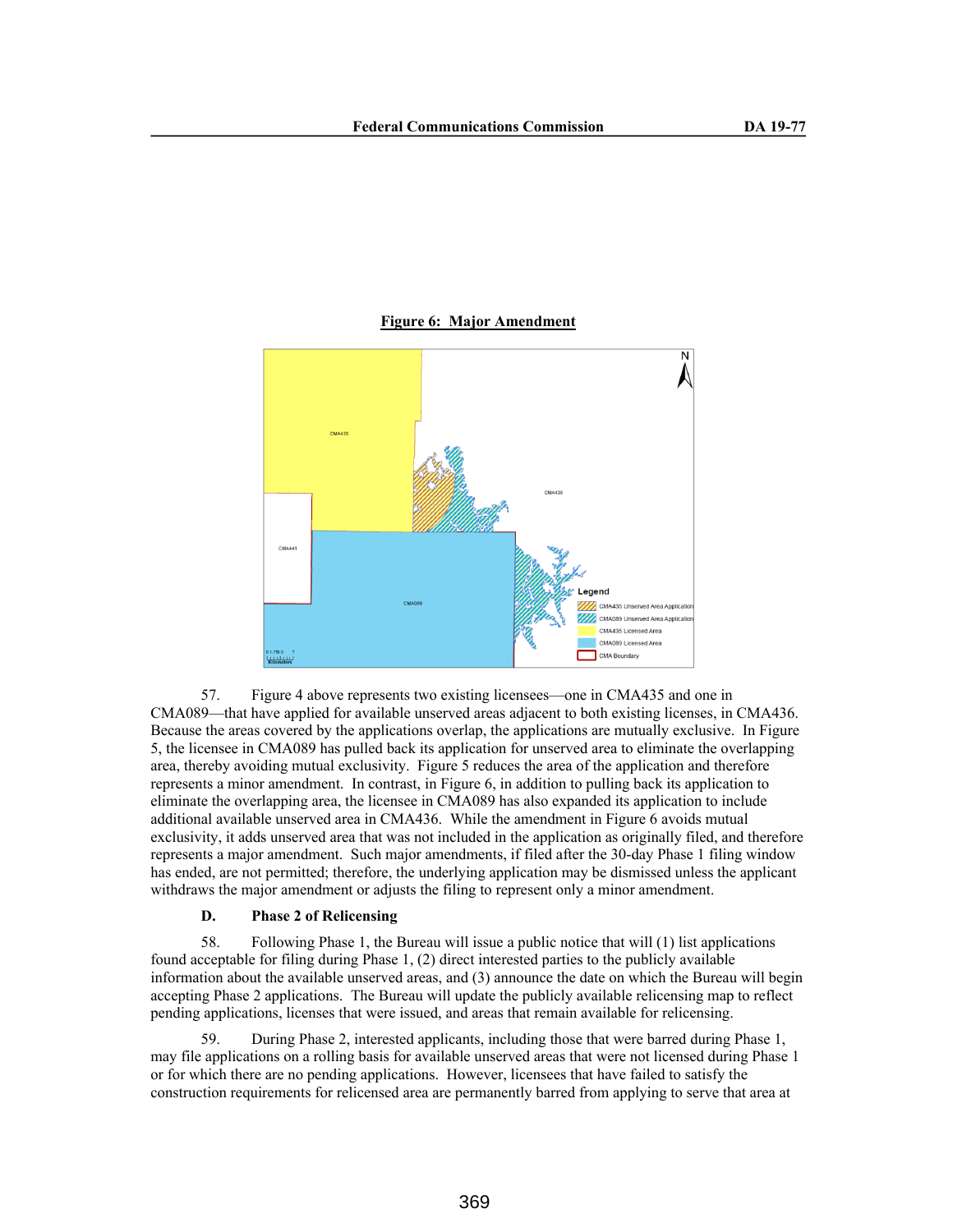any future date, including during Phase 2. The Bureau will place each first-filed Phase 2 application deemed acceptable for filing on public notice for 30 days, during which interested applicants may file mutually exclusive applications subject to the guidelines in this document.

60. *Mutual Exclusivity.* As with Phase 1, Phase 2 applications will be deemed mutually exclusive if they propose areas overlapping with other applications. This definition of mutually exclusive applications includes "daisy chains" of mutual exclusivity, which occur when two or more applications contain proposed areas that do not directly overlap but are linked together in a chain by the overlapping proposal(s) of other(s), *see* Figure 7.<sup>82</sup> The date of the public notice of the first-filed application in a given unserved area will establish the 30-day filing period for all subsequent applications that are mutually exclusive—whether directly or through a "daisy chain" relationship—with the first-filed application. The Bureau may dismiss any further mutually exclusive applications filed after this 30-day filing period, unless the applicant amends the application to avoid mutual exclusivity. Mutually exclusive applications are subject to auction and the Bureau may designate a limited settlement period, *see* paragraph 36, for the applicants to resolve the mutual exclusivity prior to auction. Subject to the Greenmail Rule,  $83$  applicants may resolve mutual exclusivity by withdrawing or filing a minor amendment to one or both mutually exclusive applications.



**Figure 7: Daisy Chain of Mutual Exclusivity**

61. Figure 7 illustrates how applications that do not directly overlap with other applications may nevertheless be considered mutually exclusive through a daisy chain. In Figure 7, an applicant files Application 1 for available unserved area during Phase 2, which starts a 30-day public notice period during which third parties may file petitions to deny and applications that are mutually exclusive of Application 1. On day 10 of Application 1's public notice period, a party files Application 2, which is mutually exclusive of Application 1. On day 20 of Application 1's public notice period, another party files Application 3, which is mutually exclusive of Application 2, but not mutually exclusive of Application 1. Applications 1, 2, and 3 represent a daisy chain of mutual exclusivity and all three applicants would be required to reach a settlement to avoid an auction to resolve the conflicting applications. Applications 4 and 5 are filed on day 40, after the close of Application 1's public notice period. Unless Application 4 is amended to avoid mutual exclusivity, Application 4 may be dismissed

<sup>82</sup> *See* 47 CFR § 90.165(b)(3).

<sup>83</sup> *See supra* note 72.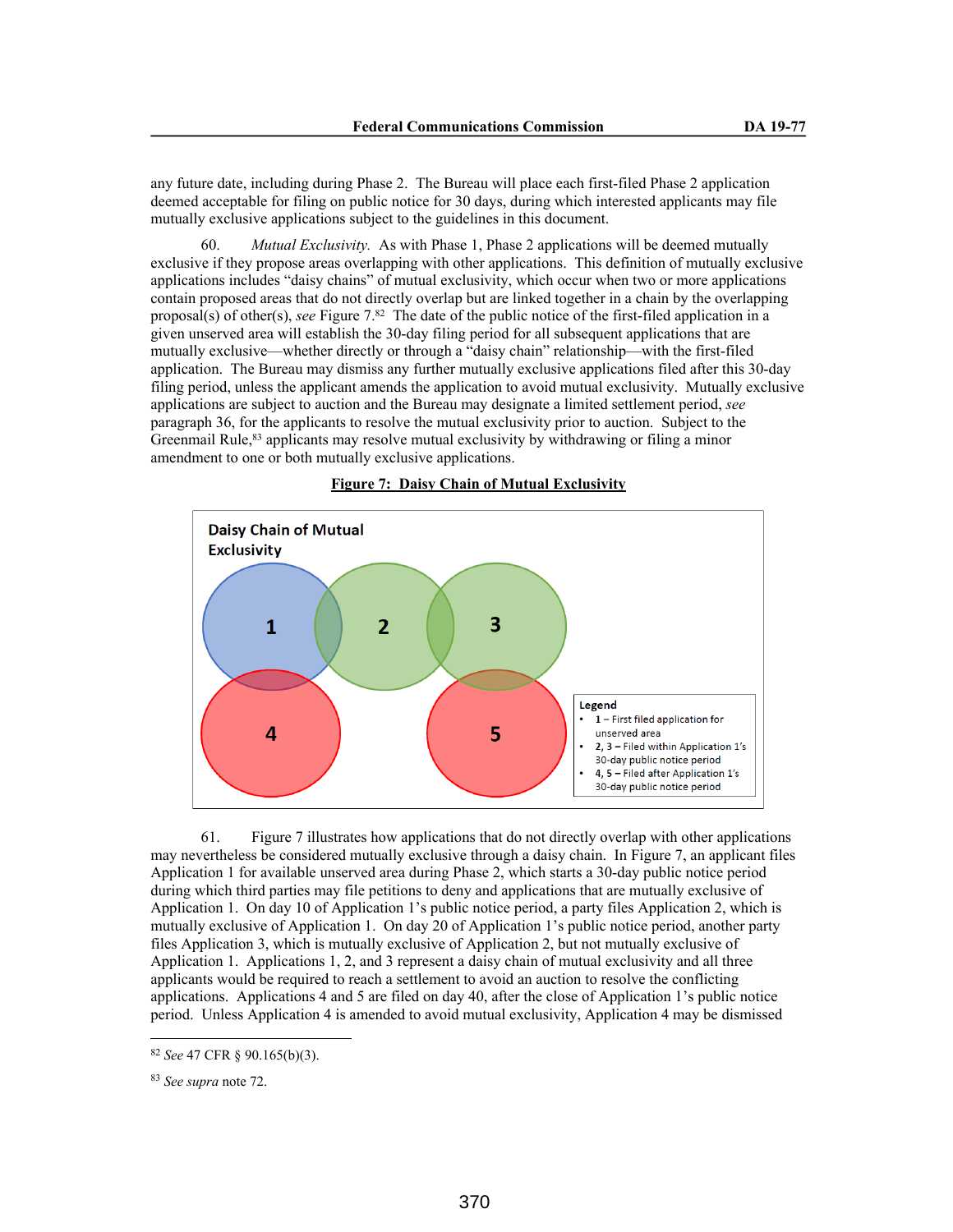because it is mutually exclusive of Application 1 and was filed after the close of Application 1's public notice period. Application 5 is mutually exclusive of Application 3 and may be dismissed unless amended to avoid mutual exclusivity, because it is part of the daisy chain of mutual exclusivity with Application 1 and was filed outside of the first-filed application's public notice period.

62. *Settlement.* As proposed in the *700 MHz Relicensing Comment PN*, <sup>84</sup> following a Phase 2 application's 30-day public notice period, if the Bureau determines there are existing applications that are mutually exclusive of the initial application, it will issue a public notice identifying the conflicting applications and providing the parties with 60 days to resolve the mutual exclusivity. Any mutually exclusive applications that are not resolved by the end of the 60-day period are subject to auction.<sup>85</sup>

63. *Amendments.* As with Phase 1, Phase 2 applicants may withdraw or amend their applications to avoid mutual exclusivity. In contrast to Phase 1, both major and minor amendments to Phase 2 applications are permitted, *see* Figures 4-6, and such amendments may be filed during the firstfiled application's public notice period or the period for settlement of mutually exclusive applications described below. A major amendment to a pending application, however, will require a new public notice period during which the applicant would be subject to further mutually exclusive applications.

# **V. RELICENSED AREA**

### **A. Construction Requirement**

64. Licensees of 700 MHz licenses acquired through the relicensing process will have one year from the date the new license is issued to complete construction, provide signal coverage, and offer service over 100% of the geographic area of the relicensed area.<sup>86</sup> If the licensee fails to meet this construction requirement, its license will automatically terminate without Commission action and it will be ineligible to apply to provide service to that area at any future date.<sup>87</sup> Unlike the KWYS rules, which provide that unserved area less than 50 square miles will be deemed "served" for purposes of determining a failing licensee's service area, the rules setting forth the construction requirements for relicensed area do not contain any provision for treating such smaller unserved portions of a licensee's service area as "served." Rather, Section  $27.14(j)(3)$  states, without exception, that the failure of a licensee of relicensed area to complete its construction and provide signal coverage and offer service over 100% of the geographic area of the new license area will result in the automatic termination of the license. Therefore, any portion of the relicensed area that remains unserved at the one-year construction deadline—even if less than 50 square miles—will result in failure to satisfy this requirement and application of the penalty for failure.

# **1. Modifications**

65. In the *700 MHz Relicensing Comment PN*, we proposed that licensees would not be permitted to modify the license to reduce the licensed area before meeting the one-year construction benchmark, as this would effectively avoid the 100% geographic coverage requirement by reducing the area they must cover.<sup>88</sup>

66. In its comments, RWA asks the Bureau to apply a *de minimis* standard to reductions in license area before the one-year construction benchmark and to permit license modifications as long as

<sup>84</sup> *700 MHz Relicensing Comment PN* at 9, para. 19. None of the commenting parties responded to this proposal.

<sup>85</sup> 47 USC §309(j); 47 CFR §§ 27.14(j)(1), 90.165(c)(4)(ii).

<sup>86</sup> 47 CFR § 27.14(j)(3).

<sup>87</sup> *Id.*

<sup>88</sup> *700 MHz Relicensing Comment PN* at 10, para 22.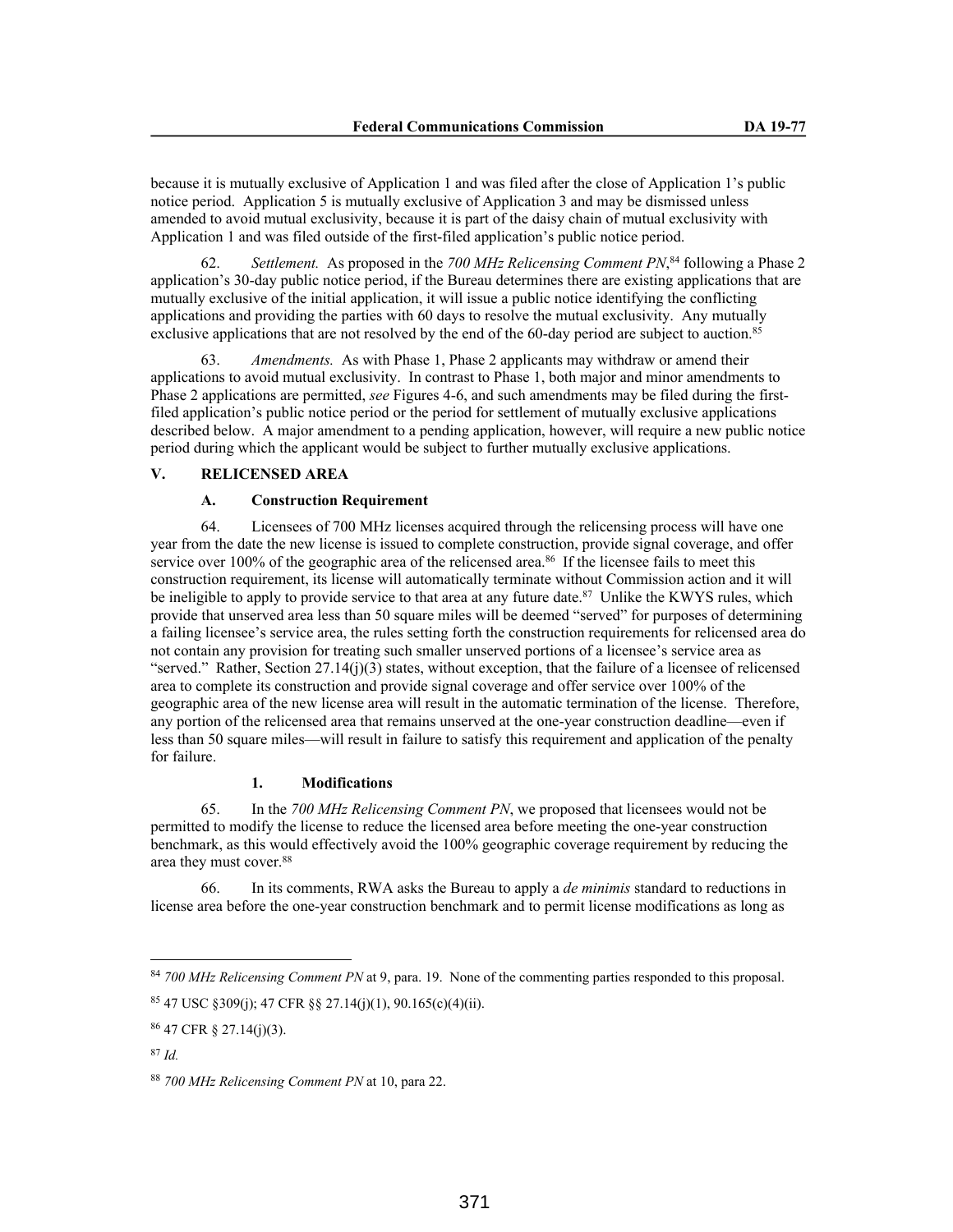the modification does not result in a reduction of greater than 10% in the size of the licensed area.<sup>89</sup> RWA asserts that the "vagaries of RF radiation" make it difficult for a licensee to precisely duplicate its predicted coverage.<sup>90</sup> RWA argues that permitting 10% license reductions "will balance the occasional need of a licensee to reduce the size of its coverage area by a *de minimis* amount to account for real world technical impediments against the Bureau's desire to deter manipulation of its relicensing process."<sup>91</sup> None of the commenting parties filed in response to RWA's request.

67. We reject RWA's proposal, as it would permit a licensee to construct only 90% of the area originally authorized through relicensing without losing the license. Such a proposal is inconsistent with the 100% construction requirement that the Commission adopted and outside the scope of the Bureau's delegated authority. The Commission provided applicants with the flexibility to select whatever size of available unserved areas they choose, and applicants can take into account the variations in real world signal propagation when determining the area they seek to license.

68. Therefore, as proposed, we will deem any modification to reduce the license area of a license acquired through the relicensing process as a failure to satisfy the 100% construction requirement. Such a failure will result in automatic termination of the license and a permanent bar on the licensee, including any entities that would be barred as a result of their relationship to the former licensee, from applying to serve that area at any future date.

## **2. Assignments**

69. In the *700 MHz Relicensing Comment PN*, we proposed that licensees would be permitted to file applications to assign licenses acquired through relicensing (including requests to partition and disaggregate) only after they have demonstrated that they have met the construction benchmark.<sup>92</sup> We observed that, while the Bureau believes this procedure for assignment would best promote administrative efficiency, we would consider waivers for larger assignment transactions on a case-by-case basis.<sup>93</sup>

70. In its comments, T-Mobile objects to the Bureau's proposal to only allow assignment applications after a licensee has satisfied its construction requirement. It argues that the Bureau should permit such assignments "so long as the successor entities are bound by the same 100% coverage requirement at the end of the one-year construction deadline."<sup>94</sup> None of the commenting parties filed in response to T-Mobile's request.

71. We agree that T-Mobile's proposal would increase the flexibility of our proposed approach without creating unnecessary mutually exclusive applications filed against those of applicants that actually intend to serve those areas. In the *WRS Renewal Second Report and Order*, the Commission adopted a requirement that parties to a partition or disaggregation agreement either: (1) each certify that they will independently meet the construction requirements; or (2) agree to share the responsibility for satisfying the construction requirements.<sup>95</sup> Under the Commission's construction rules, however, in the

<sup>94</sup> T-Mobile Comments at 7.

<sup>89</sup> RWA Comments at 2.

<sup>90</sup> *Id.*

<sup>91</sup> *Id.* at 2-3.

<sup>92</sup> *700 MHz Relicensing Comment PN* at 10, para. 22.

<sup>93</sup> *Id.* at 10, n.65.

<sup>95</sup> *WRS Renewal Second Report and Order*, 2017 WL 3381028 at \*23-28, paras. 74-89. The *WRS Renewal Second Report and Order* adopted a unified framework for construction, renewal, and service continuity rules for flexibleuse geographic licenses in the Wireless Radio Services. We note that while the rule the Commission adopted to address construction obligations resulting from partition and disaggregation – 47 CFR § 1.950 – is pending approval (continued….)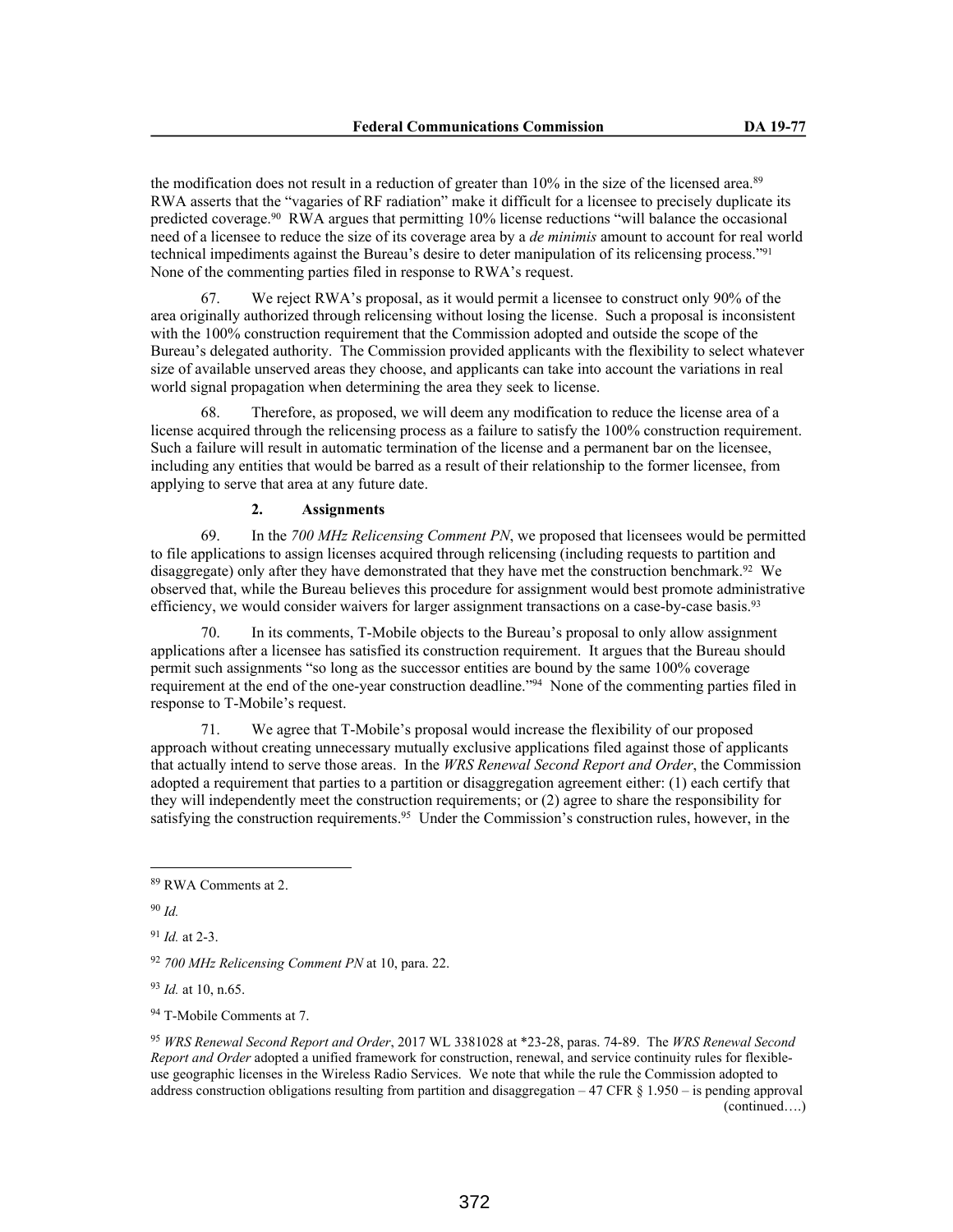case of a full assignment, only the assignee, not the assignor, is responsible for satisfying the one-year construction benchmark.

72. To provide the flexibility sought, while at the same time preventing potential gaming of the relicensing process, we will permit assignment of relicensed area (including through partition or disaggregation) before satisfying the one-year construction benchmark subject to two restrictions.

First, the license may not be assigned to any parties that would have been barred,<sup>96</sup> given their relationship to the assignor, from applying to serve the relicensed area during the phase of relicensing in which the assignor acquired it. For example, a party that would have been barred from applying during Phase 1 for a particular area could not acquire that area through assignment if the current licensee acquired it during Phase 1, but that same party could acquire it through assignment from a licensee who acquired it during Phase 2 (when the party would no longer have been barred from applying to serve the area). A party who is permanently barred from applying to serve an area due to failure to satisfy the construction requirements for relicensed area would be barred from acquiring that area through assignment in any case, irrespective of whether the current licensee acquired it during Phase 1 or 2.

Second, if the one-year construction benchmark is not satisfied with respect to the entire relicensed area, the penalty for failure, i.e., automatic termination of the license and a permanent bar from serving that area at any future date, will apply to all parties to the transaction, including any entities that would be barred as a result of their relationship to either party to the transaction, regardless of whether the assignment is a full assignment, partition, or disaggregation.

**Example 1:** A, a licensee of relicensed area, assigns the entire license to B. B fails to satisfy the oneyear 100% construction benchmark. The entire relicensed area, including any portion that B is serving, automatically terminates. Both A and B, including any entities that would be barred because of their relationship to A or B, are permanently barred from applying to serve that area at any future date.

**Example 2:** A, a licensee of relicensed area, partitions half of the license to B. B builds 100% of its half of the license by the one-year construction deadline, but A does not. The entire license area as originally licensed through the relicensing process, including any portion that A or B is serving, terminates automatically. Both A and B, including any entities that would be barred because of their relationship to A or B, are permanently barred from applying to serve the entire area as originally acquired through relicensing at any future date.

**Example 3:** A, a licensee of relicensed area, disaggregates half of its licensed spectrum to B. A and B must either individually or collectively offer services that provide combined coverage to 100% of the geographic area. Regardless of whether the licensees choose to meet the construction benchmark individually or collectively, if they fail to provide coverage to 100% of the geographic area as of the oneyear deadline, both licenses will automatically terminate and both A and B, including any entities that would be barred as a result of their relationship to A or B, will be permanently barred from applying to serve that area at any future date.

75. By eliminating any potential secondary market for assignments to barred parties and holding the assignor, as well as the assignee, accountable for failure to satisfy the construction requirement, we find this approach will adequately discourage gaming and speculation during the relicensing process. We will require assignment applications filed before the one-year construction benchmark to include the same Ownership Certification regarding non-barred status that applicants are required to file when applying for available unserved areas in the relicensing process.

(Continued from previous page)

from the Office of Management and Budget, we anticipate this rule will take effect before commencement of the 700 MHz relicensing process.

<sup>96</sup> *See supra* paras. 43-48.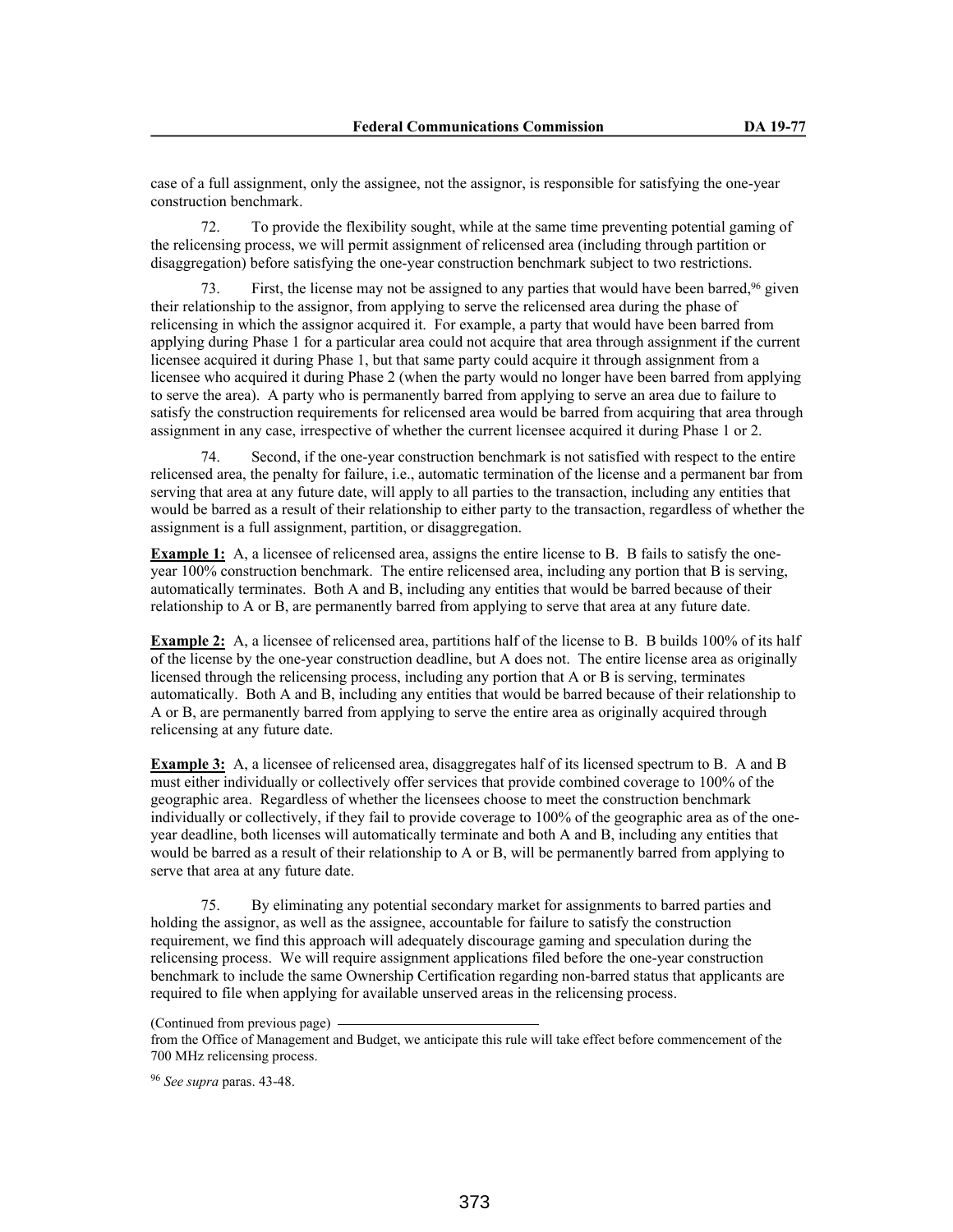#### **3. Cancellation**

76. In the *Comment PN,* we proposed to treat any cancellation of a license before meeting the 100% coverage requirement as a failure to satisfy the performance obligations.<sup>97</sup> No party objected to this proposal. We adopt this proposal, based upon the rationale described in the *Comment PN*—namely, that it provides an incentive for rapid deployment of service on relicensed spectrum. Therefore, we will deem the cancellation of a license before meeting the one-year construction benchmark as failure to satisfy the required performance obligations. Consequently, the cancelling licensee, including any entities that would be barred because of their relationship to the cancelling licensee, will be ineligible to apply to serve any portion of the cancelled license area at any future date.

# **B. Construction Showing**

77. Licensees must demonstrate compliance with the one-year construction benchmark by filing a construction notification with the Commission no later than 15 days after the relevant deadline demonstrating that they have met the construction requirements.<sup>98</sup> To implement this requirement, in the *Comment PN* we proposed that, at the one-year construction deadline, licensees would be required to demonstrate that they provide signal coverage and offer service to 100% of the geographic area by filing either a 40 dB $\mu$ V/m smooth contour or an alternative smooth contour.<sup>99</sup> No commenters responded directly to this proposal. Nonetheless, we adjust our final approach in light of the changes we made above to the required KWYS filing service area demonstration.

78. Accordingly, licensees must demonstrate compliance with the 100% geographic coverage requirement by filing a service area demonstration that reflects their actual service in the license area, based on the methodology the licensee deems to best represent the areas in which it provides an actual service. We expect that licensees will have used due diligence and made necessary inquiries to ensure their ability to meet our 100% geographic coverage requirement before filing their application for unserved areas. Demonstrations of service area should reflect the signal strength that the licensee represents to its customers as service, and licensees should be prepared to defend the methodology used. We caution licensees that the Bureau will look critically at showings that materially reduce the signal level at the boundary such that the demonstration might artificially inflate the licensee's coverage area. While licensees are permitted to file construction demonstrations that reflect the signal levels they deem to represent the services they provide, those signal levels may not result in a field strength that exceeds 40 dBµV/m at the license boundary, as licensees of relicensed area will be bound by the same license boundary field strength limit applicable to all 700 MHz licensees.<sup>100</sup> As with the KWYS showing, we will require that construction demonstrations be filed using the map and filing formats described herein.

79. The Bureau places construction notifications on public notice and reviews each notification and any related comments before making a determination regarding the notification. Interested parties are permitted to file comments, which must be filed no later than 30 days after the public notice release date. After examining the construction notifications and public comments, the Bureau determines whether each licensee has made a sufficient showing to satisfy the one-year construction benchmark and retain its license.

80. If a licensee does not file either a request for extension of time before the construction deadline, or the required construction notification within 15 days after the construction deadline, as required by Section 1.946 of the Commission's rules, we presume that the license has not been constructed, or the coverage requirement has not been met. As a result, the Bureau places such licenses in

<sup>97</sup> *700 MHz Relicensing Comment PN* at 10, para. 22.

<sup>98</sup> 47 CFR § 1.946(d).

<sup>99</sup> *700 MHz Relicensing Comment PN* at 10, para. 24.

<sup>100</sup> 47 CFR § 27.55(a)(2).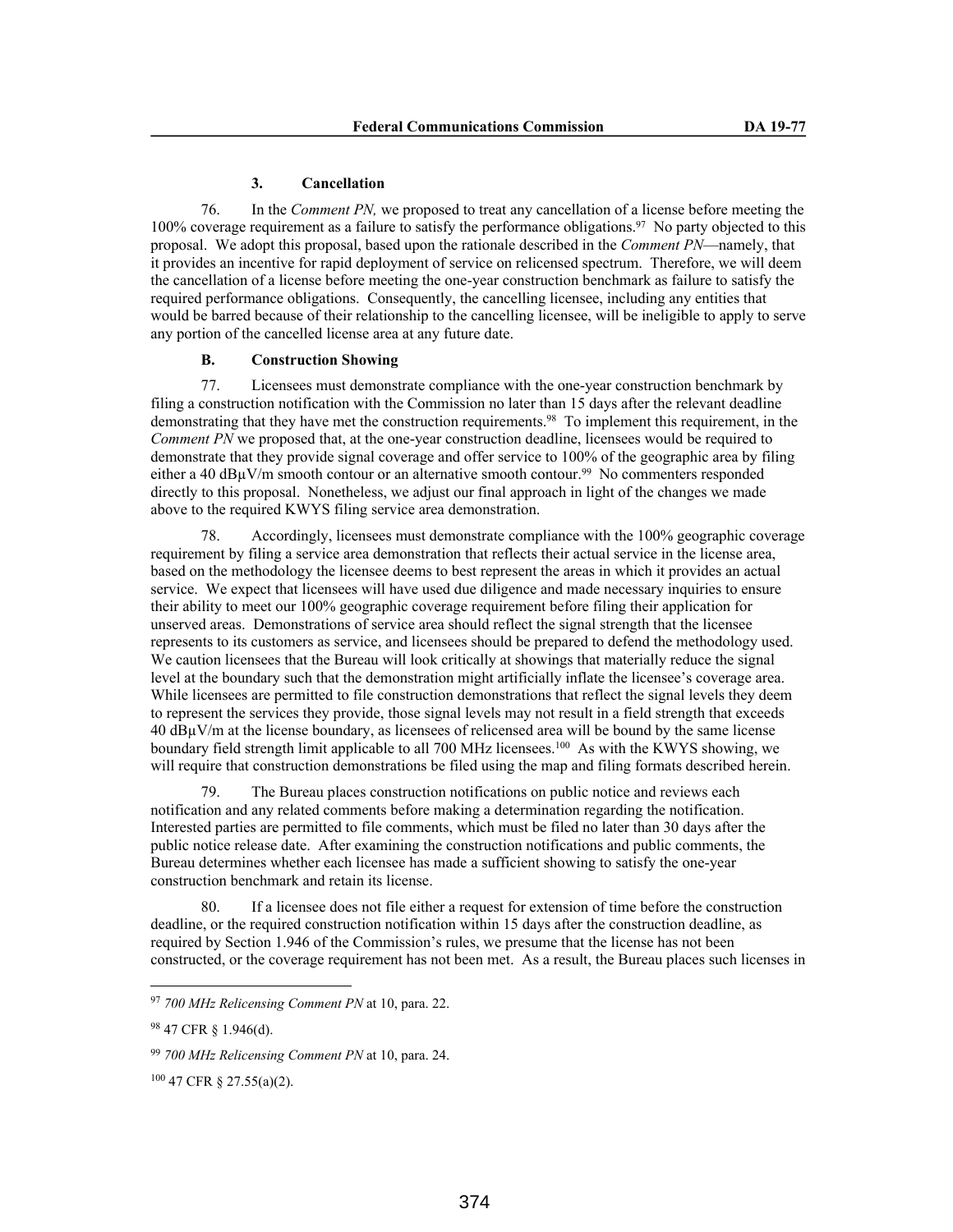"Termination Pending" status and lists the license on the Weekly Termination Pending Public Notice. The Bureau also notifies the licensee by letter that, if it has met its construction requirement, it has 30 days from the date of that public notice to file a petition for reconsideration showing that it timely met the construction deadline.<sup>101</sup> If the licensee does not file a petition for reconsideration within the 30-day reconsideration period showing timely construction, the Bureau updates its licensing records in ULS to show the license as "Terminated," effective as of the construction deadline. The license is also listed on a weekly public notice reflecting its status as changed to Terminated. The former licensee of the terminated license, including any entities that would be barred because of their relationship to the former licensee, will also be permanently barred from applying to serve the terminated license area at any future date.

# **C. Unserved Relicensed Area**

81. If a licensee of relicensed area fails to satisfy the one-year 100% construction requirement, the entire relicensed area returns to the Commission's inventory for relicensing. Such area would enter relicensing via Phase 2 status, as there would be no applicable Phase 1 bar such that the 30-day Phase 1 filing window is necessary. Except for the barred parties and related entities, interested parties are permitted to begin filing applications to serve the area on the  $30<sup>th</sup>$  day after the release of the public notice listing the license as terminated.

### **VI. PROCEDURAL MATTERS**

82. *Regulatory Flexibility Analysis*. As required by the Regulatory Flexibility Act of 1980 (RFA),102 the Commission prepared an Initial Regulatory Flexibility Analysis (IRFA) in connection with the *700 MHz Further Notice*103 and a Final Regulatory Flexibility Analysis (FRFA) in connection with the *700 MHz Second Report and Order*. <sup>104</sup> While no commenter directly responded to the IRFA, the FRFA addressed concerns about the impact on small business of the KWYS rules.105 The IRFA and FRFA set forth the need for and objectives of the Commission's rules for the KWYS rules; the legal basis for those rules, a description and estimate of the number of small entities to which the rules apply; a description of projected reporting, recordkeeping, and other compliance requirements for small entities; steps taken to minimize the significant economic impact on small entities and significant alternatives considered; and a statement that there are no federal rules that may duplicate, overlap, or conflict with the rules. While the proposals in the *700 MHz Relicensing Comment PN* did not change any of those descriptions, we sought comment on whether the implementation of our proposals might affect either the IRFA or the FRFA. No comments were filed in response to the *700 MHz Relicensing Comment PN* with respect to potential impacts on the IRFA or the FRFA, and we have concluded that the implementation of our proposals herein has had no further impact beyond that identified in the IRFA and FRFA.

83. *Paperwork Reduction Act.* This document does not contain proposed information collection(s) subject to the Paperwork Reduction Act of 1995 (PRA), Public Law 104-13. In addition, it does not contain any new or modified information collection burden for small business concerns with fewer than 25 employees, pursuant to the Small Business Paperwork Relief Act of 2002, Public Law 107- 198, *see* 44 U.S.C. 3506(c)(4).

<sup>101</sup> *Auto-Term PN*, 21 FCC Rcd at 164; *see* 47 CFR §§ 1.106, 1.115.

<sup>102</sup> *See* 5 U.S.C. § 603. The RFA was amended by the Small Business Regulatory Enforcement Fairness Act of 1996, Pub. L. No. 104-121, Title II, 110 Stat. 857 (1996).

<sup>103</sup> *Service Rules for 698-746, 747-762, and 777-792 MHz Bands et al.*, Report and Order and Further Notice of Proposed Rulemaking, 22 FCC Rcd 8064, 8212 (2007) (*700 MHz Further Notice*).

<sup>104</sup> *700 MHz Second Report and Order*, 22 FCC Rcd at 15542.

<sup>105</sup> *Id.* at 15550-51, paras. 33-36.